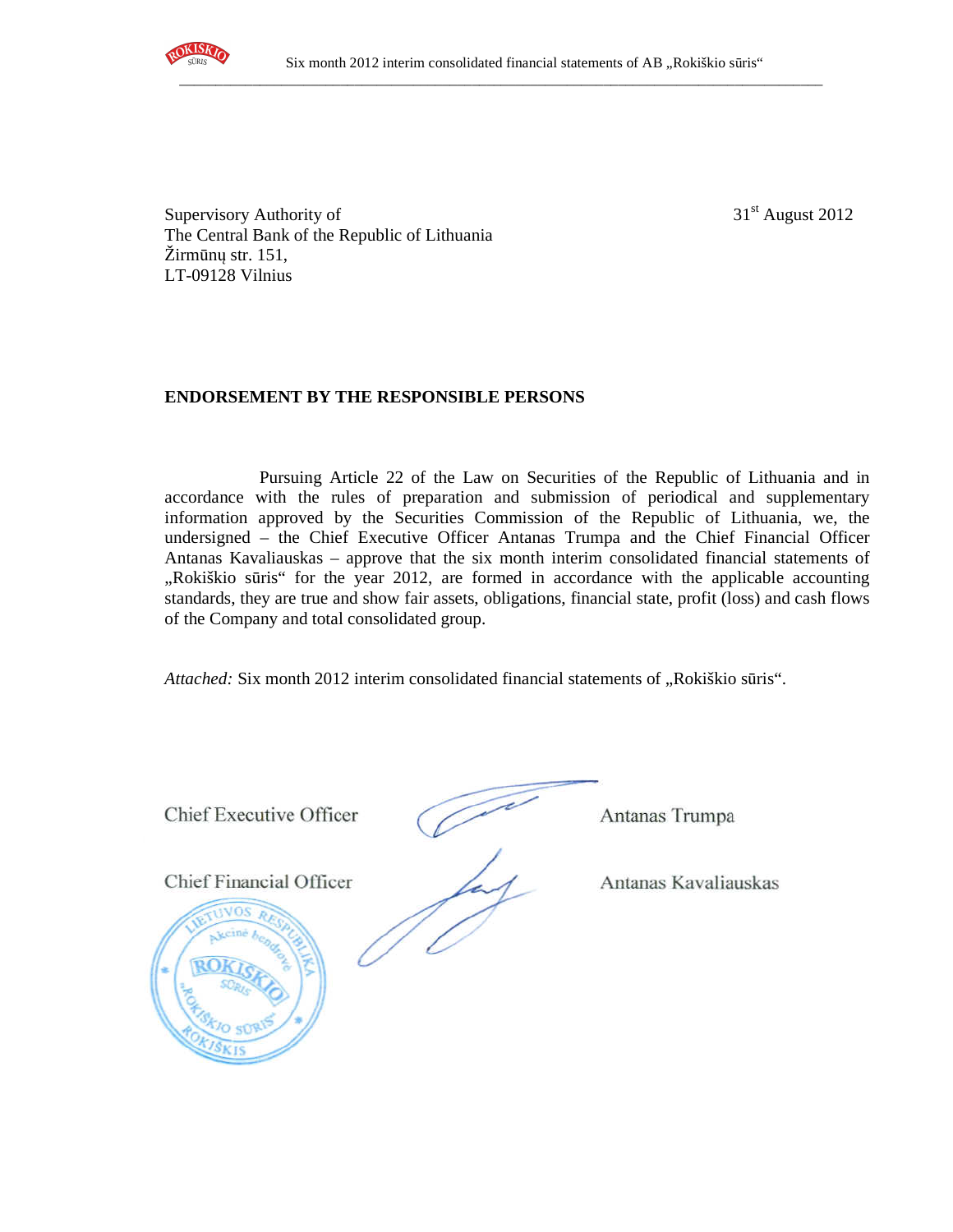



# **INTERIM CONSOLIDATED FINANCIAL STATEMENTS OF AB "ROKIŠKIO S**Ū**RIS" FOR SIX MONTH PERIOD OF THE YEAR 2012**

*(Prepared in accordance with the rules of preparation and submission of periodical and supplementary information approved by the Securities Commission of the Republic of Lithuania)*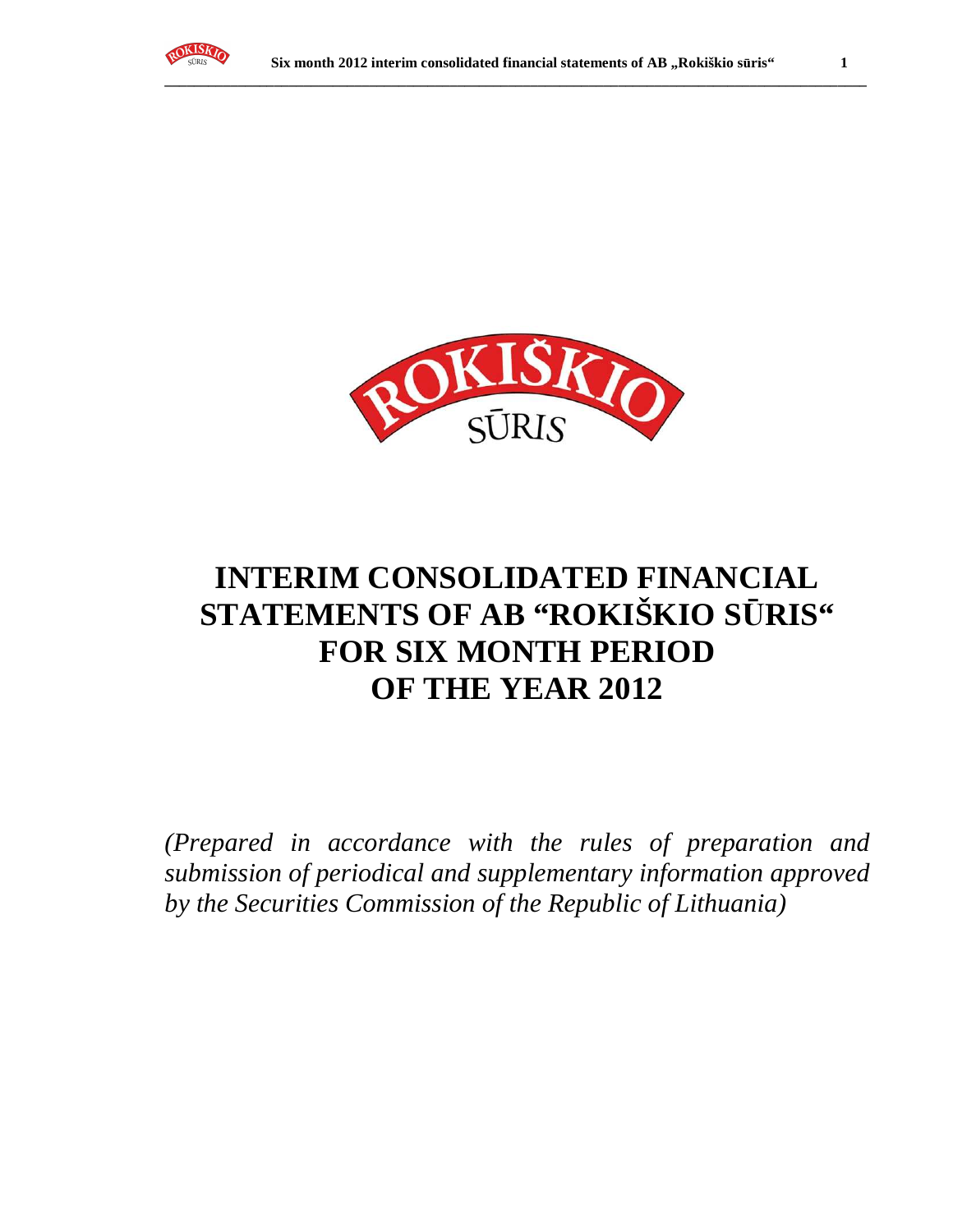

# **1. Reporting term of the prepared consolidated financial statements.**

The consolidated financial statements are prepared for six month period of the year 2012.

## **2. Key information of the issuer:**

Name of the issuer: Joint stock company "Rokiskio suris". Legal base: Joint Stock Company. Address – Pramones str. 3, LT 42150 Rokiskis, Republic of Lithuania. Telephone: +370 458 55 200, fax +370 458 55 300. E-mail address: rokiskio.suris@rokiskio.com Website: www.rokiskio.com Registered in on  $28<sup>th</sup>$  February 1992 by the Authorities of Rokiskis region. Re-registered in on 28<sup>th</sup> November 1995 by the Ministry of Economy of the Republic of Lithuania. Company code 173057512. Manager of registry of legal entities – State company "Registru centras". The authorized capital of AB "Rokiskio suris" equals to LTL 35,867,970. There are 35,867,970 shares. Nominal value per share equals to LTL 1 (one litas).

## **3. Information on the issuer's daughter enterprises and subsidiaries**

The consolidated group (hereinafter the "Group") consists of the Parent Company, two branches, four subsidiaries and one joint venture.

### **Subsidiaries of AB "Rokiškio s**ū**ris":**

UAB "Rokiskio pienas" legal address: Pramonės g. 8, LT - 28216 Utena. Company code: 300561844. AB "Rokiškio sūris" is its founder and the only shareholder having 100 per cent of shares.

Dairy cooperative "Žalmargė" legal address: Kalnalaukio g.1, Širvintos. Company code: 178301073.

Latvian company SIA Jekabpils piena kombinats (company code 45402008851, legal address: Akmenu iela 1, Jekabpils, Latvija LV-5201).

Latvian company SIA Kaunata (company code 240300369, legal address Rogs, Kaunata pag., Rezeknes nov., Latvia)

### **Co-controlled company:**

UAB "Pieno upės", legal address: Sandėlių g. 9, Kaunas. Company code: 135027862.

### **Branches of AB "Rokiškio s**ū**ris"**:

AB "Rokiškio sūris" branch Utenos pienas (Company code: 110856741, Pramonės g. 8, LT-28216 Utena);

AB "Rokiškio sūris" branch Ukmergės pieninė (Company code: 182848454, Kauno g. 51, LT-20119, Ukmergė).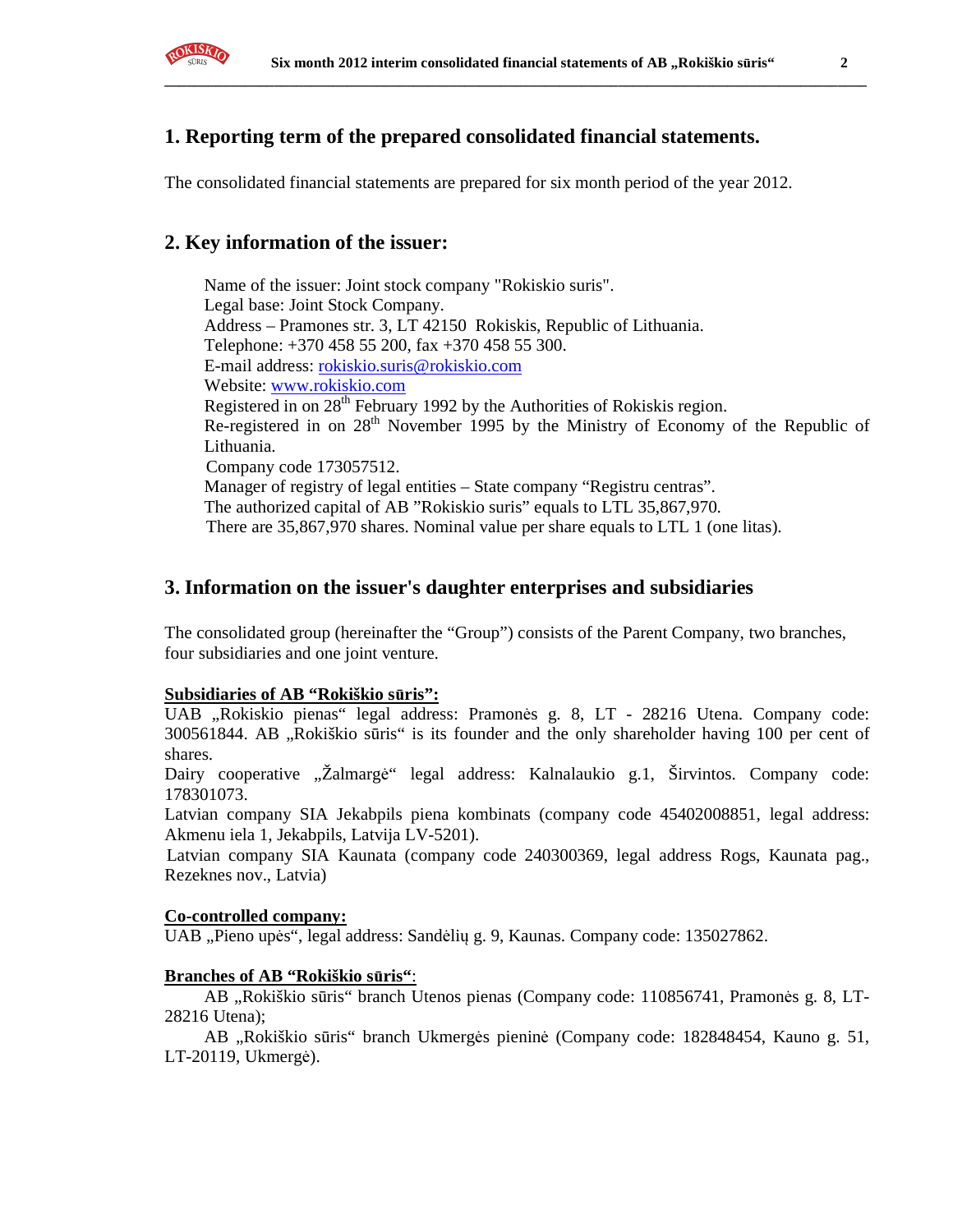

## **4. Characterization of the issuer's basic business.**

Basic business of the group of "Rokiškio sūris":

♦ Dairying and cheese production (EVRK 10.51);

Basic business of AB "Rokiškio sūris" is production and sales of fermented cheese, whey products, and skim milk powder.

Daughter enterprises:

Basic business of UAB "Rokiškio pienas" production and sales of fresh dairy products (fluid milk, kefir, sour milk, butter, curds, fresh cheese, sour cream, chocolate coated cheese bars, desserts). Basic business of KB "Žalmargė" is purchase of raw milk. Basic business of SIA Jekabpils piena kombinats –purchase of raw milk. Basic business of SIA Kaunata – purchase of raw milk.

### **Co-controlled company:**

Basic business of UAB "Pieno upės" is purchase of raw milk.

#### **Branches of AB "Rokiškio s**ū**ris":**

Basic business of AB "Rokiškio sūris" branches Utenos pienas and Ukmergės pieninė is purchase of raw milk.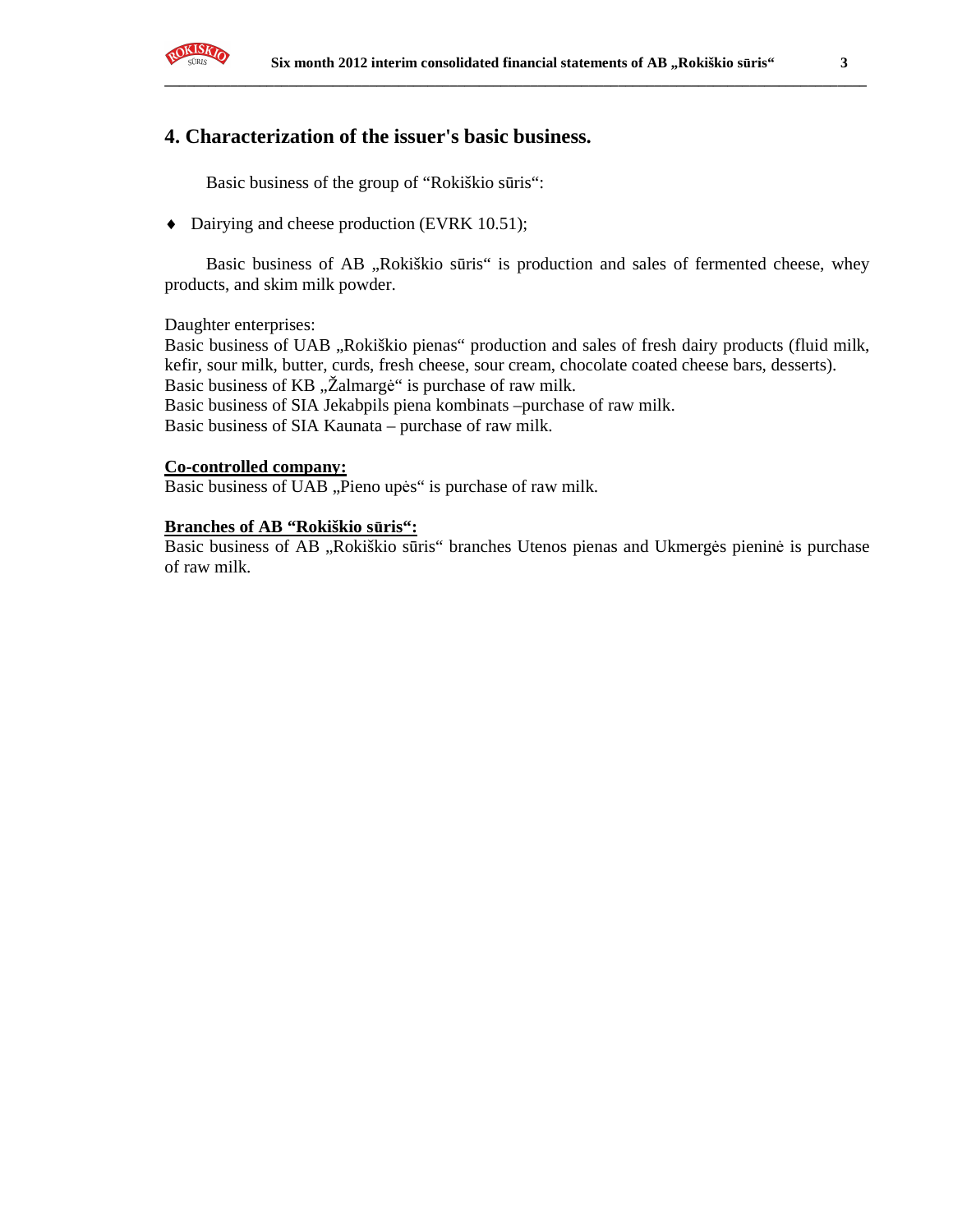

Company code 173057512, address: Pramonės g. 3, LT-42150 Rokiškis, Lithuania

(All tabular amounts are in LTL '000 unless otherwise stated)

# **Consolidated Balance sheet**

|                                     | June 30th, 2012 |         | December 31st, 2011 |         | June 30th, 2011 |         |
|-------------------------------------|-----------------|---------|---------------------|---------|-----------------|---------|
|                                     |                 |         |                     |         |                 |         |
| <b>PROPERTY</b>                     |                 |         |                     |         |                 |         |
| Long-term tangible assets           | 165 180         |         | 169 310             |         | 84 3 88         |         |
| Intangible assets (with prestige)   | 1 2 2 2         |         | 1 3 3 0             |         | 1 4 2 4         |         |
| Other receivables in a year         | 14 4 36         |         | 17 303              |         | 33 070          |         |
|                                     |                 | 180 838 |                     | 187943  |                 | 118882  |
| <b>Current assets</b>               |                 |         |                     |         |                 |         |
| Inventories                         | 111 182         |         | 94 968              |         | 68 063          |         |
| Receivables and advance payments    | 119 965         |         | 100 880             |         | 101 905         |         |
| Short-term investments              | 57999           |         | 53 490              |         | 24 859          |         |
| Cash and cash equivalents           | 2948            |         | 10 576              |         | 35 249          |         |
|                                     |                 | 292 094 |                     | 259 914 |                 | 230 076 |
| <b>Total assets</b>                 |                 | 472 932 |                     | 447857  |                 | 348 958 |
| <b>EQUITY AND LIABILITIES</b>       |                 |         |                     |         |                 |         |
| <b>Capital and reserves</b>         |                 |         |                     |         |                 |         |
| Ordinary shares                     | 35 868          |         | 35 868              |         | 35 868          |         |
| Share premium                       | 41 473          |         | 41 473              |         | 41 473          |         |
| Reserve for acquisition of treasury | 40 287          |         | 40 287              |         | 20 287          |         |
| shares                              |                 |         |                     |         |                 |         |
| Treasury shares                     | (3868)          |         | (3868)              |         |                 |         |
| Other reserves                      | 77 720          |         | 82 5 98             |         | 7433            |         |
| Retained earnings                   | 104 095         |         | 93 004              |         | 95 127          |         |
| <b>Minority share</b>               |                 | 295 575 |                     | 289 362 |                 | 200 188 |
| <b>Non-current liabilities</b>      |                 |         |                     |         |                 |         |
| Deferred income                     | 17 359          |         | 18 108              |         | 5 3 7 4         |         |
|                                     |                 | 17 359  |                     | 18 10 8 |                 | 5 3 7 4 |
| <b>Current liabilities</b>          |                 |         |                     |         |                 |         |
| Trade and other payables            | 67 554          |         | 58 568              |         | 71 369          |         |
| Tax liabilities                     | 9483            |         | 6 0 3 0             |         | 6 6 3 2         |         |
| Deferred income                     | 3 2 5 9         |         | 3 2 5 8             |         | 1621            |         |
| Provisions                          | 824             |         | 824                 |         | 1 650           |         |
| Financial debts                     | 78 878          |         | 71 707              |         | 62 124          |         |
|                                     |                 | 159 998 |                     | 140 387 |                 | 143 396 |
| <b>Total equity and liabilities</b> |                 | 472 932 |                     | 447 857 |                 | 348 958 |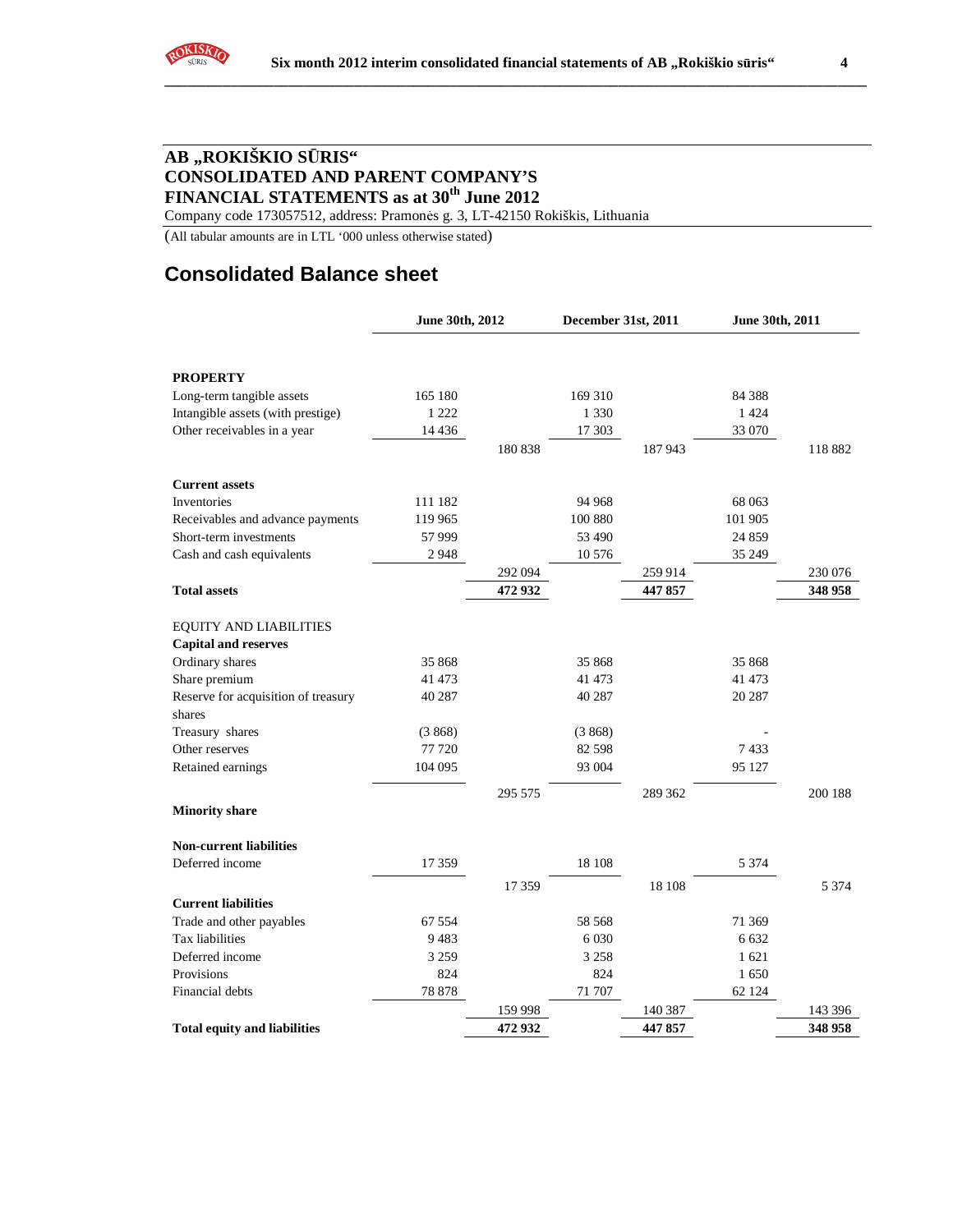Company code 173057512, address: Pramonės g. 3, LT-42150 Rokiškis, Lithuania

(All tabular amounts are in LTL '000 unless otherwise stated)

# **Statement of comprehensive income**

|                                            | <b>January - June</b> |          | <b>April - June</b> |             |  |
|--------------------------------------------|-----------------------|----------|---------------------|-------------|--|
|                                            | 2012                  | 2011     | 2012                | 2011        |  |
| Sales                                      | 360 882               | 316780   | 196 641             | 166 422     |  |
| Cost of sales                              | (320909)              | (281129) | (168565)            | (145608)    |  |
| <b>Gross profit</b>                        | 39 973                | 35 651   | 28 0 76             | 20 814      |  |
| Selling and marketing expenses             | (26 457)              | (25009)  | (13804)             | $(11\,239)$ |  |
| <b>Operating profit (loss)</b>             | 13 5 16               | 10 642   | 14 272              | 9 5 7 5     |  |
| Finance costs                              | (668)                 | 670      | (283)               | 1 0 0 5     |  |
| Profit before tax                          | 12 848                | 11 3 12  | 13 9 89             | 10 580      |  |
| Income tax (accumulation)                  | (1890)                | (1721)   | (1890)              | (1721)      |  |
| <b>Operating activity income (loss)</b>    | 10 958                | 9 5 9 1  | 12 099              | 8 8 5 9     |  |
| Minority interests                         |                       | 84       |                     | 2           |  |
| Net profit (loss)                          | 10 958                | 9675     | 12 099              | 8 8 6 1     |  |
| Other comprehensive income                 |                       |          |                     |             |  |
| Total comprehensive income for the<br>year | 10 958                | 9675     | 12 099              | 8 8 6 1     |  |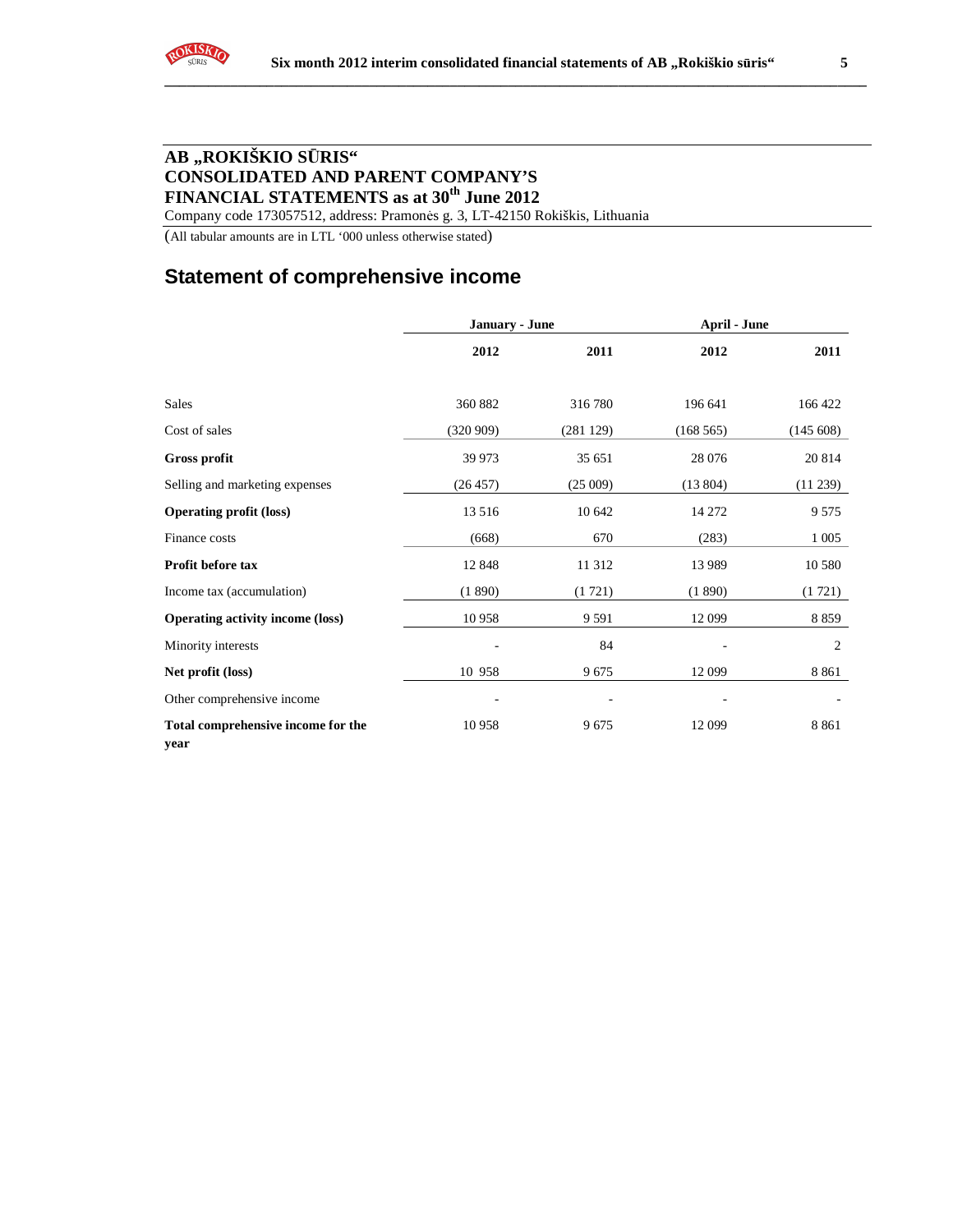

Company code 173057512, address: Pramonės g. 3, LT-42150 Rokiškis, Lithuania

(All tabular amounts are in LTL '000 unless otherwise stated)

# **Consolidated cash flow statement**

|                                                                     | <b>January - June</b> |                  |
|---------------------------------------------------------------------|-----------------------|------------------|
| <b>Operating activities</b>                                         | 2012                  | 2011             |
| Profit before tax and minority interest                             | 10 958                | 11 312           |
| Corrections:                                                        |                       |                  |
| depreciation<br>÷.                                                  | 11 262                | 12 136           |
| depreciation (negative prestige not included)<br>L.                 | 172                   | 51               |
| written off long-term tangible assets<br>$\overline{\phantom{0}}$   | 29                    | 18               |
| loss in long-term tangible asset sales<br>$\overline{\phantom{0}}$  | (42)                  | (26)             |
| interest expenses<br>-                                              | 589                   | 540              |
| interest income<br>Ē.                                               | (1018)                | (1002)           |
| net unrealized currency exchange profit<br>$\overline{\phantom{0}}$ | (202)                 | (81)             |
| export subsidies received<br>$\overline{\phantom{0}}$               |                       |                  |
| depreciation of long-term tangible asset support                    | (1467)                | (1632)           |
| Circulating capital changes:                                        |                       |                  |
| - inventories                                                       | (16214)               | (5477)           |
| - payables                                                          | 8986                  | 12 961           |
| - receivables and advance payments                                  | (21264)               | (10408)          |
| Cash flows generated from operating activities                      | (8211)                | 18 3 9 2         |
| Interest paid                                                       | (589)                 | (540)            |
| Income tax paid                                                     |                       |                  |
| Net cash flows from investing activities                            | (8800)                | 17852            |
| <b>Investing activities</b>                                         |                       |                  |
| Purchase of long-term tangible assets                               | (6524)                | (6320)           |
| Purchase of intangible assets                                       |                       | (68)             |
| Loans granted to farmers and employees                              | (2319)                | (2163)           |
| Proceeds from long-term tangible asset sales                        | 110                   | 421              |
| Repayments of loans granted to farmers and employees                | 5 7 2 8               | 4 624<br>1 0 0 2 |
| Interest received<br>Subsidies for long-term tangible assets        | 1018<br>718           | 730              |
|                                                                     |                       |                  |
| Net cash flows from investing activities                            | (1269)                | (1774)           |
| <b>Financing activities</b>                                         |                       |                  |
| Acquisition of treasury shares                                      |                       |                  |
| Finance lease principal payments                                    | 7                     | 7                |
| Loans granted                                                       | 250 802               | 597 639          |
| Loan repayments received                                            | (231 509)             | (579 487)        |
| Dividends paid                                                      | (4745)                | (3587)           |
| Net cash flows from financing activities                            | 14 5 5 5              | 14 572           |
| Net increase in cash and cash equivalents                           | 4486                  | 30 650           |
| Cash and cash equivalents at the beginning of the period            | (1538)                | 4 5 9 9          |
| Cash and cash equivalents at the end of the period                  | 2948                  | 35 249           |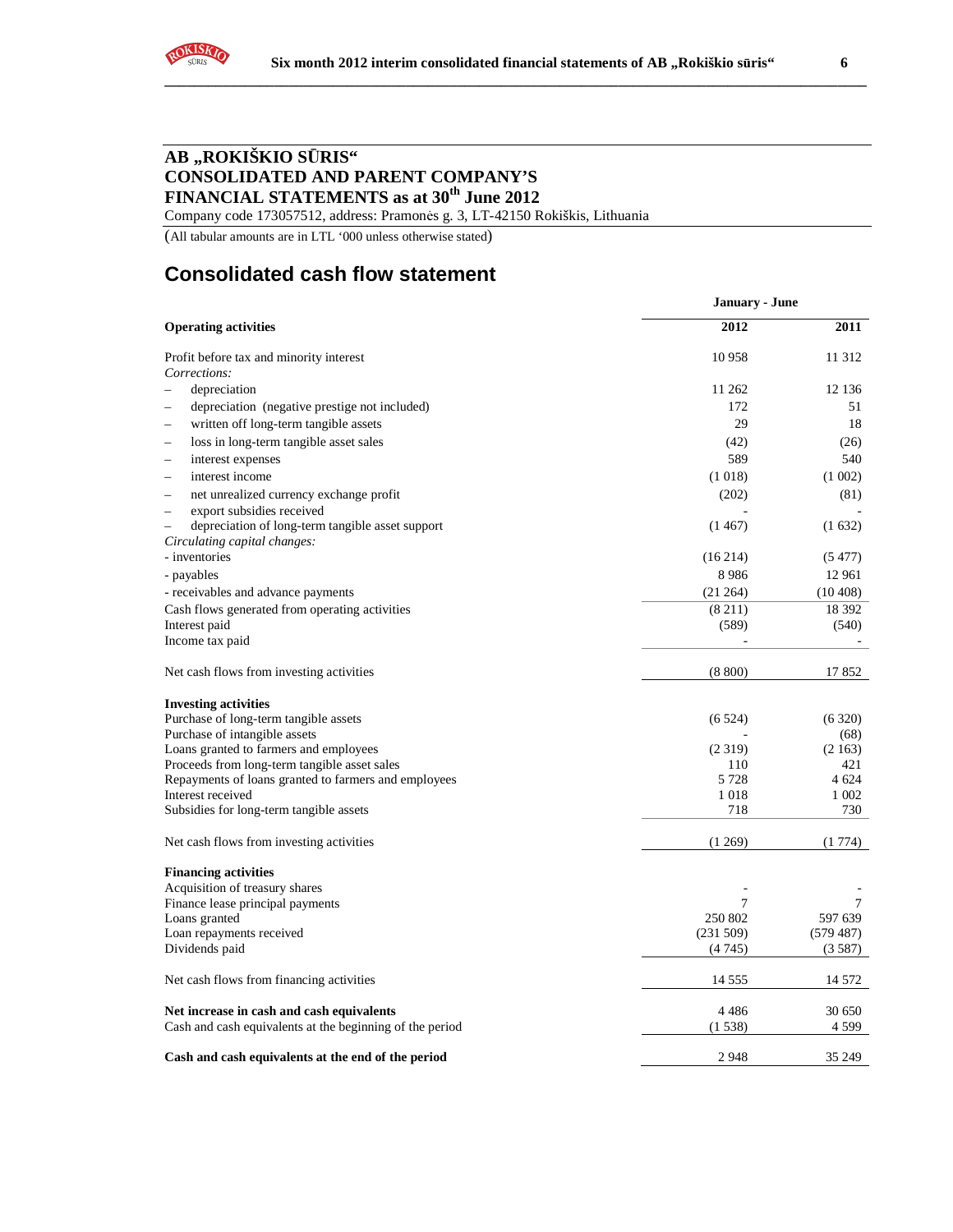Company code 173057512, address: Pramonės g. 3, LT-42150 Rokiškis, Lithuania

(All tabular amounts are in LTL '000 unless otherwise stated)

# **Consolidated Own Capital Change Statement**

|                                                                   | <b>Share</b><br>capital | <b>Share</b><br>premium | <b>Reserve for</b><br>acquisition<br>of treasury<br>shares | <b>Treasury</b><br>shares | Other<br>reserves | <b>Retained</b><br>earnings | <b>Total</b> | <b>Minority</b><br>share | <b>Total</b> |
|-------------------------------------------------------------------|-------------------------|-------------------------|------------------------------------------------------------|---------------------------|-------------------|-----------------------------|--------------|--------------------------|--------------|
| <b>Balance at December</b><br>31st 2010                           | 38 4 45                 | 41 473                  | 29 188                                                     | (11478)                   | 7433              | 89 1 23                     | 194 184      | 450                      | 194 634      |
| <b>Comprehensive income</b>                                       |                         |                         |                                                            |                           |                   | 9 5 9 1                     | 9591         | 84                       | 9675         |
| <b>Dividends relating to</b><br><b>2010</b>                       |                         |                         |                                                            |                           |                   | (3587)                      | (3587)       |                          | (3587)       |
| Decrease in share<br>capital / cancellation of<br>treasury shares | (2577)                  |                         | (8901)                                                     | 11478                     |                   |                             |              |                          |              |
| <b>Acquisition of non-</b><br>controllable share of<br>subsidiary |                         |                         |                                                            |                           |                   |                             |              | (534)                    | (534)        |
| <b>Balance at June 30th 2011</b>                                  | 35 868                  | 41 473                  | 20 287                                                     | ÷,                        | 7433              | 95 127                      | 200 188      | ÷,                       | 200 188      |
| <b>Comprehensive income</b>                                       |                         |                         |                                                            |                           |                   | 17978                       | 17978        |                          | 17978        |
| Other comprehensive<br>income                                     |                         |                         |                                                            |                           | 75 165            |                             | 75 165       |                          | 75 165       |
| <b>Dividends relating to</b><br><b>2010</b>                       |                         |                         |                                                            |                           |                   | (101)                       | (101)        |                          | (101)        |
| <b>Acquisition of treasury</b><br>shares                          |                         |                         |                                                            | (3868)                    |                   |                             | (3868)       |                          | (3868)       |
| <b>Allocation to reserves</b>                                     |                         |                         | 20 000                                                     |                           |                   | (20000)                     |              |                          |              |
| <b>Transactions with owners</b><br>in total                       |                         |                         | 20 000                                                     | (3868)                    |                   | (20101)                     | (3969)       |                          | (3969)       |
| <b>Balance at December</b><br>$31^{\rm st}$ 2011                  | 35 868                  | 41 473                  | 40 287                                                     | (3868)                    | 82 5 98           | 93 004                      | 289 362      |                          | 289 362      |
| <b>Comprehensive income</b>                                       |                         |                         |                                                            |                           |                   | 10958                       | 10958        |                          | 10958        |
| <b>Other comprehensive</b><br>income                              |                         |                         |                                                            |                           | (4878)            | 4878                        |              |                          |              |
| <b>Dividends relating to</b><br>2011                              |                         |                         |                                                            |                           |                   | (4745)                      | (4745)       |                          | (4745)       |
| <b>Balance at June 30th 2012</b>                                  | 35 868                  | 41 473                  | 40 287                                                     | (3868)                    | 77 720            | 104 095                     | 295 575      |                          | 295 575      |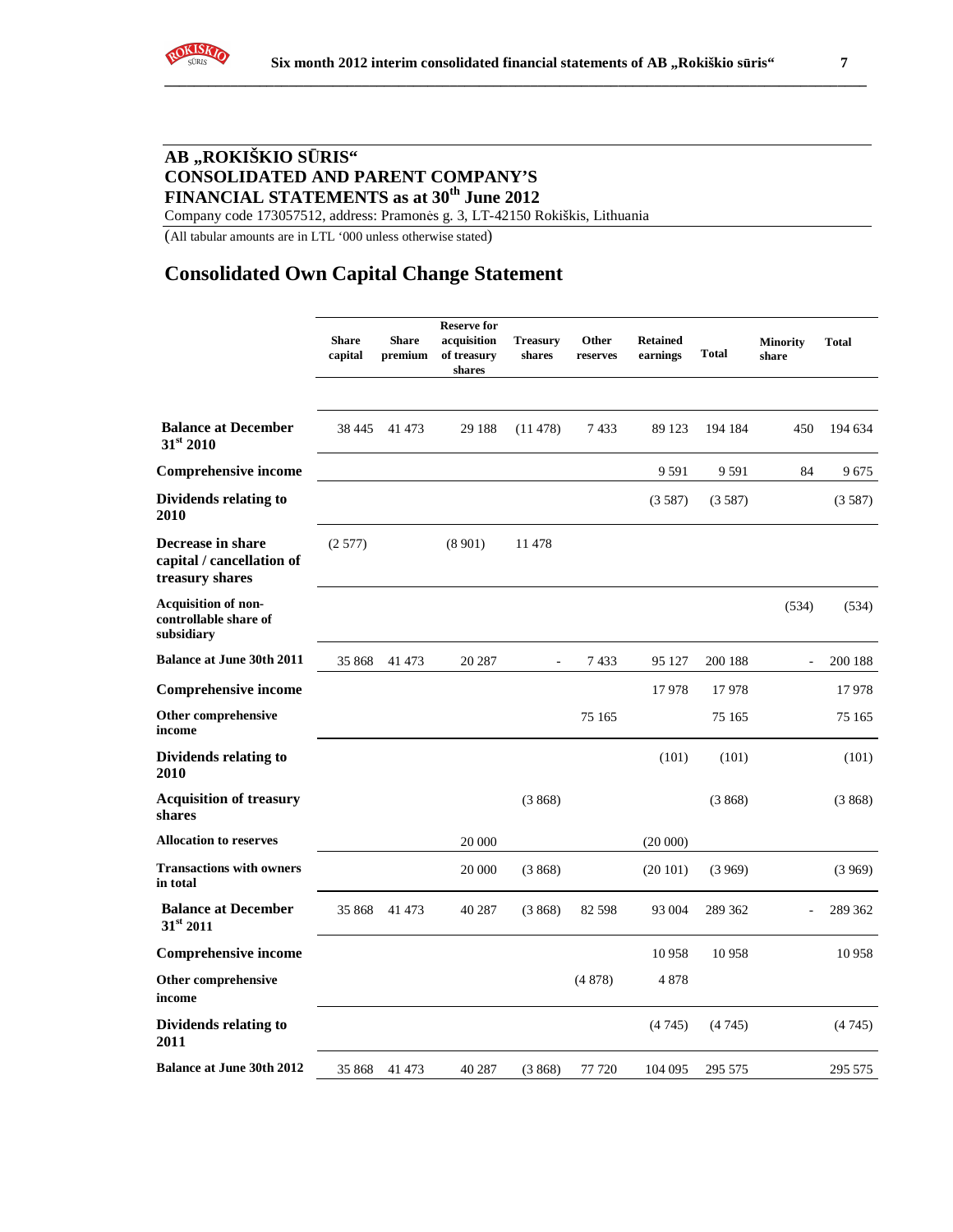Company code 173057512, address: Pramonės g. 3, LT-42150 Rokiškis, Lithuania

(All tabular amounts are in LTL '000 unless otherwise stated)

# **Commentary on the Report**

## **1. General information**

The joint stock company "Rokiškio sūris" (hereinafter – the company) is a public listed company incorporated in Rokiskis.

The shares of Rokiškio Sūris AB are traded on the Baltic Main List of the NASDAQ OMX Vilnius  $(symbol - RSU1L)$ .

The Consolidated Group (hereinafter – the Group) consists of the Company, its two branches, four subsidiaries and one joint venture. (2011: two branches, four subsidiaries and one joint venture). The branches and subsidiaries that comprise consolidated Group are indicated below:

|                  | <b>Operating as</b><br>at June 30th |      |  |
|------------------|-------------------------------------|------|--|
| <b>Branches</b>  | 2012                                | 2011 |  |
| Utenos pienas    | Yes                                 | Yes  |  |
| Ukmergės pieninė | Yes                                 | Yes  |  |

|                  |      | <b>Operating as</b><br>at June 30th |                       |        | Group's share<br>$(\%)$ as at June<br><b>30th</b> |
|------------------|------|-------------------------------------|-----------------------|--------|---------------------------------------------------|
| <b>Branches</b>  | 2012 | 2011                                | <b>Subsidiaries</b>   | 2012   | 2011                                              |
| Utenos pienas    | Yes  | Yes                                 | UAB "Rokiškio pienas" | 100,00 | 100,00                                            |
| Ukmergės pieninė | Yes  | Yes                                 | KB, Zalmargė"         | 100,00 | 100,00                                            |
|                  |      |                                     | SIA "Jekabpils Piena  | 100,00 | 50,05                                             |
|                  |      |                                     | Kombinats"            |        |                                                   |
|                  |      |                                     | SIA "Kaunata"*        | 60,00  | 60,00                                             |

| Jungtinės veiklos įmonė |       |       |
|-------------------------|-------|-------|
| UAB "Pieno upės"        | 50,00 | 50,00 |

\* These subsidiaries were not consolidated due to their insignificance.

On  $31<sup>st</sup>$  May 2011, the Company acquired 49.95% of the authorized capital of raw milk purchasing company SIA "Jekabpils piena kombinats".

All above subsidiaries, the joint venture and branches are incorporated in Lithuania, except for SIA "Jekabpils Piena Kombinats" and SIA "Kaunata" which are incorporated in Latvia.

The Group's main line of business is the production of fermented cheese and a wide range of other dairy products.

As of  $30<sup>th</sup>$  June 2012, the average number of the Group's employees was equal to 1 556 (compared to 1 538 employees as at  $30<sup>th</sup>$  June 2011).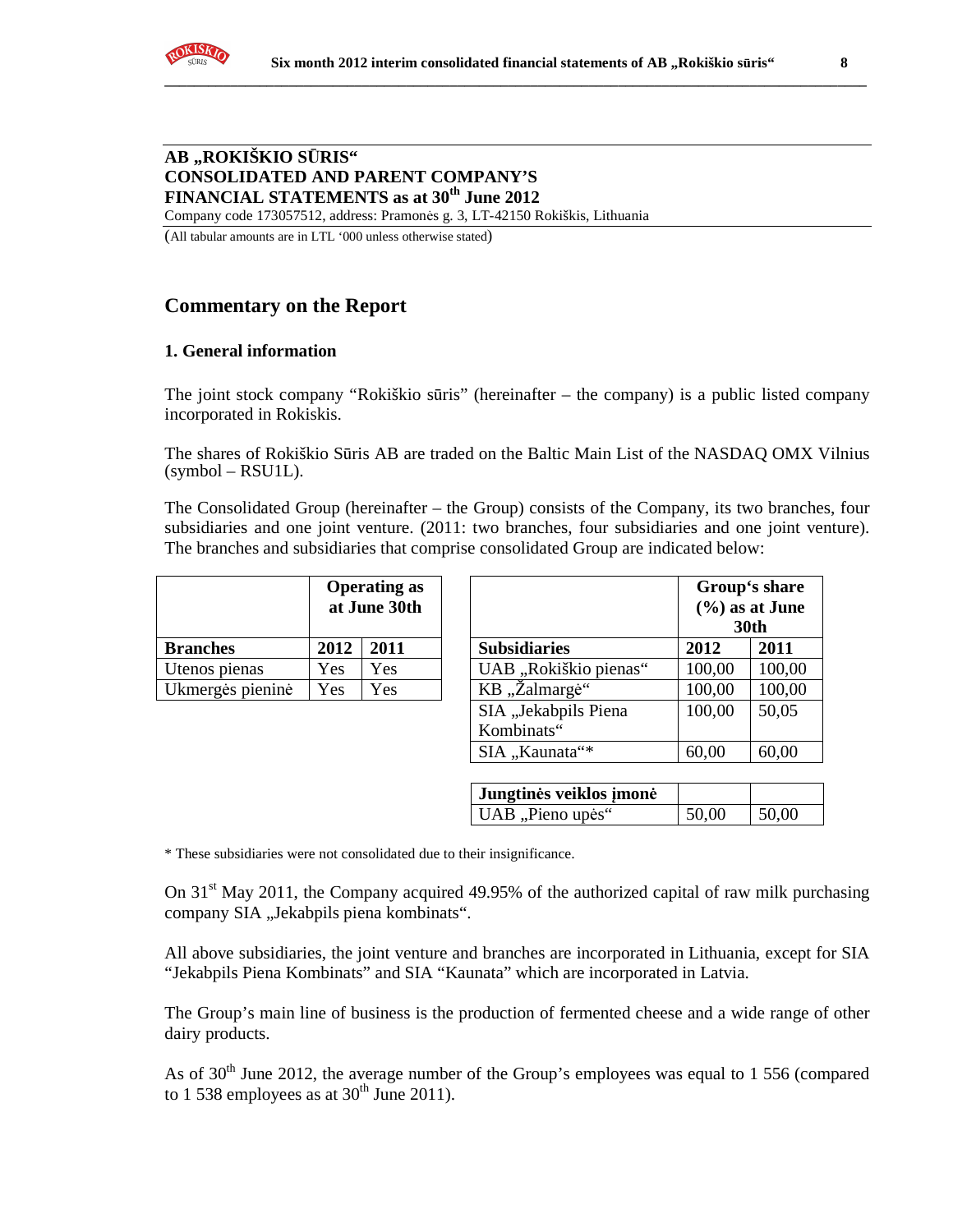

### **2. Accounting Principles**

These consolidated financial statements have been prepared according to International Financial Reporting Standards (IFRS) as adopted by the European Union.

The consolidated financial statements have been prepared under the historical cost convention. The principal accounting policies applied in the preparation of these consolidated and parent company's financial statements are set out below. These policies have been consistently applied to all the years present, unless otherwise stated.

The preparation of consolidated and parent company's financial statements in conformity with IFRS requires the use of estimates and assumptions that affect the reported amounts of assets and liabilities and disclosure of contingent assets and liabilities at the date of the financial statements and the reported amounts of revenues and expenses during the reporting period.

Subsidiaries are the entities over which the Group has the power to govern the financial and operating policies generally accompanying a shareholding of more than one half of the voting rights. Subsidiaries are fully consolidated from the date on which control is transferred to the Group. They are de-consolidated from the date that control ceases.

Transactions among the Group's enterprises, residual values and retained transaction earnings between the Group's enterprises are eliminated. Unrealised loss is eliminated too; however, it is considered to be the sign of transfer asset value decrease. The accounting principles of daughter enterprises were changed where necessary in order to ensure their consistency with the accounting principles applied by the Group.

The Group applies a policy of treating transactions with minority interests as transactions with parties external to the Group. Disposals to minority interests result in gains and losses for the Group that are recorded in the statement of comprehensive income.

The group's interests in jointly controlled entities are accounted for by proportionate consolidation. The group combines its share of the joint ventures' individual income and expenses, assets and liabilities and cash flows on a line-by-line basis with similar items in the group's financial statements. The group recognises the portion of gains or losses on the sale of assets by the group to the joint venture that is attributable to the other venturers. The group does not recognise its share of profits or losses from the joint venture that result from the group's purchase of assets from the joint venture until it resells the assets to an independent party. However, a loss on the transaction is recognised immediately if the loss provides evidence of a reduction in the net realisable value of current assets, or an impairment loss.

Items included in the financial statements of the Company and each of the Group's entities are measured using the currency of the primary economic environment in which the entity operates (hereinafter "the functional currency"). The financial statements are presented in Litas (LTL), which is the Company's (and each of the Group entity's) functional and presentation currency.

The value of long-term tangible assets is valued at historical cost less accumulated depreciation. Subsequent costs are included into the asset's carrying amount or recognized as separate assets, as appropriate, only when it is likely that in future the Group will receive economic benefits associated with the item and the cost of the item will be measured accordingly. All other repairs and maintenance expenses are charged to the income statement during the financial period in which they have been incurred.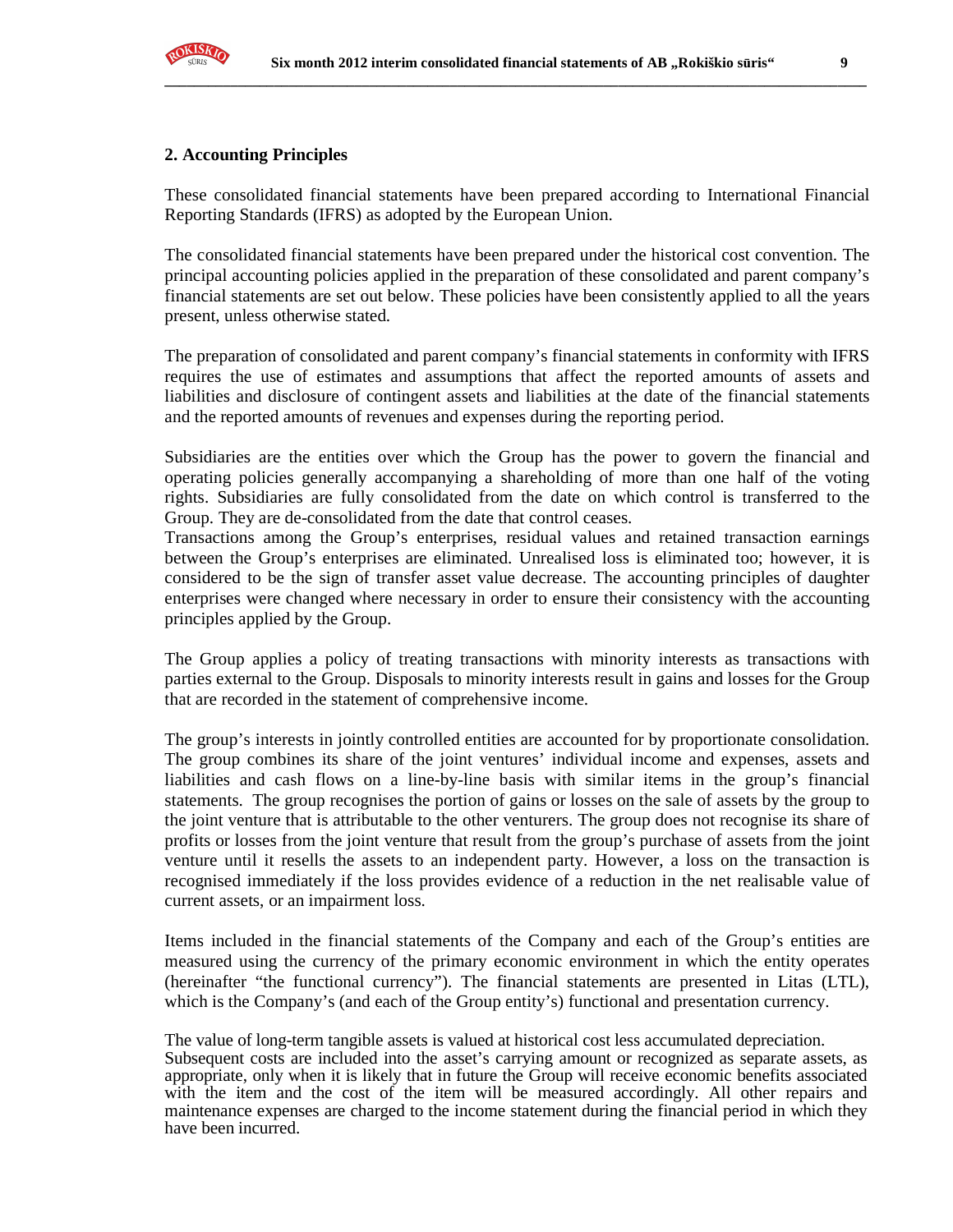

Depreciation on property, plant and equipment is calculated using the straight-line method to allocate their cost to their residual values over their estimated useful lives, as follows:

| <b>Buildings</b>                                  | $15 - 55$ years |
|---------------------------------------------------|-----------------|
| Plant & machinery                                 | $5 - 29$ years  |
| Motor vehicles                                    | $4 - 10$ years  |
| Equipment and other property, plant and equipment | $3 - 20$ years  |

The asset residual values and useful lives are reviewed, and adjusted, if appropriate, at each balance sheet date.

The Group's software which is expected to bring the Group material benefit in future, is valued at cost price less accumulated depreciation. Depreciation is calculated using the straight-line method for the estimated useful life from 1 to 5 years.

Loans and receivables are non-derivative financial assets with fixed or determinable payments that are not quoted in an active market. They are included in current assets, except for maturities greater than 12 months after the balance sheet date. These are classified as non-current assets. Loans and receivables are classified as 'trade and other receivables' in the balance sheet.

Inventories are subsequently carried at the lower of cost and net realisable value. Cost is determined by the first-in, first-out (FIFO) method. The cost of finished goods and work in progress comprises raw materials, direct labour, other direct costs and related indirect production overheads, but excludes borrowing costs. Net realisable value is the estimated selling price in the ordinary course of business, less the costs of completion and selling expenses.

Loans granted and amounts receivables are recognised initially at fair value and subsequently measured at amortised cost using the effective interest method, less the amount of impairment loss. A provision for impairment of amounts receivables is established when there is objective evidence that the Group will not be able to collect all amounts due according to the original terms of receivables. The impairment amount is the difference between the asset's carrying amount and the present value of estimated future cash flows, discounted at the original effective interest rate. The amount of the provision is recognised in the statement of comprehensive income within 'general and administrative expenses'. Bad debts are written off during the year in which they are identified as irrecoverable.

Cash and cash equivalents are carried at nominal value. For the purposes of the cash flow statement, cash and cash equivalents comprise cash on hand and at bank and bank overdrafts. Bank overdrafts are included in borrowings in current liabilities on the balance sheet.

Ordinary shares are stated at their par value. Consideration received for the shares sold in excess over their nominal value is shown as share premium. Incremental external costs directly attributable to the issue of new shares are accounted for as a deduction from share premium.

Where the Company or its subsidiaries purchase the Company's equity share capital, the consideration paid including any attributed incremental external costs is deducted from shareholders' equity as treasury shares until they are sold, reissued, or cancelled. No gain or loss is recognised in the statement of comprehensive income on the sale, issuance, or cancellation of treasury shares. Where such shares are subsequently sold or reissued, any consideration received is presented in the consolidated financial statements as a change in shareholders' equity.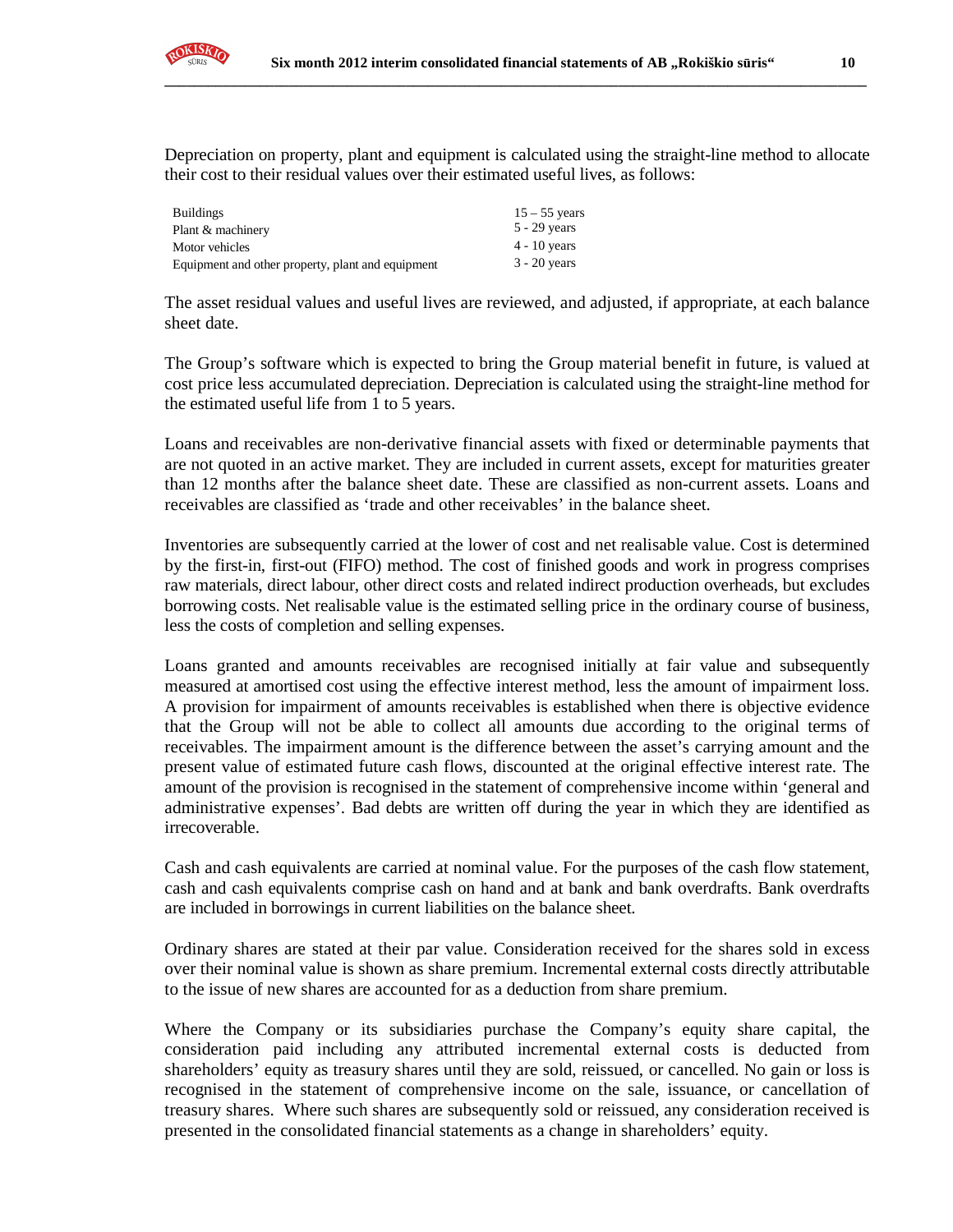

Other reserves are established upon the decision of annual general meeting of shareholders on profit appropriation.

Borrowings are recognised initially at fair value, net of transaction costs incurred. Borrowings are subsequently stated at amortised cost. Any difference between the amount at initial recognition and the redemption value is recognised in the statement of comprehensive income over the period of the borrowings using the effective interest method.

Profit is taxable at a rate of 15 per cent (2010: 15 per cent) in accordance with the Lithuanian regulatory legislation on taxation.

The Group pays social security contributions to the state Social Security Fund (the Fund) on behalf of its employees based on the defined contribution plan in accordance with the local legal requirements. Social security contributions are recognised as expenses on an accrual basis and are included in payroll expenses.

Revenue comprises the fair value of the consideration received or receivable for the sale of goods and services in the ordinary course of the Group's activities. Revenue is shown net of value-added tax, returns, rebates and discounts and after eliminated sales within the Group. Revenue from sales of goods is recognised only when all significant risks and benefits arising from ownership of goods is transferred to the customer.

Interest income is recognised on a time-proportion basis using the effective interest method.

Dividend distribution to the Company's shareholders is recognised as a liability in the Group's financial statements in the period in which the dividends are approved by the Company's shareholders.

Basic earnings per share are calculated by dividing net profit attributed to the shareholders from average weighted number of ordinary registered shares in issue, excluding ordinary registered shares purchased by the Company and the Group and held as treasury shares.

Operating segments are reported in a manner consistent with the internal reporting provided to the chief operating decision-maker. The chief operating decision-maker, who is responsible for allocating resources and assessing performance of the operating segments, has been identified as the Board of directors that make strategic decisions.

The Group's management identified the following operating segments within the Group: hard cheese, semi hard cheese, butter, milk, cream, sour cream, sour milk, yogurt, curds, curd cheese and other. These operating segments were aggregated into two main reportable segments, based on similar nature of products, production process, type of customers and method of distribution.

Government grants are recognised at fair value where there is sufficient evidence that the grant will be received and the Group and the Company will comply with all conditions attached.

Export subsidies paid by the Government for each exported tone of products meeting certain requirements are included in sales revenue.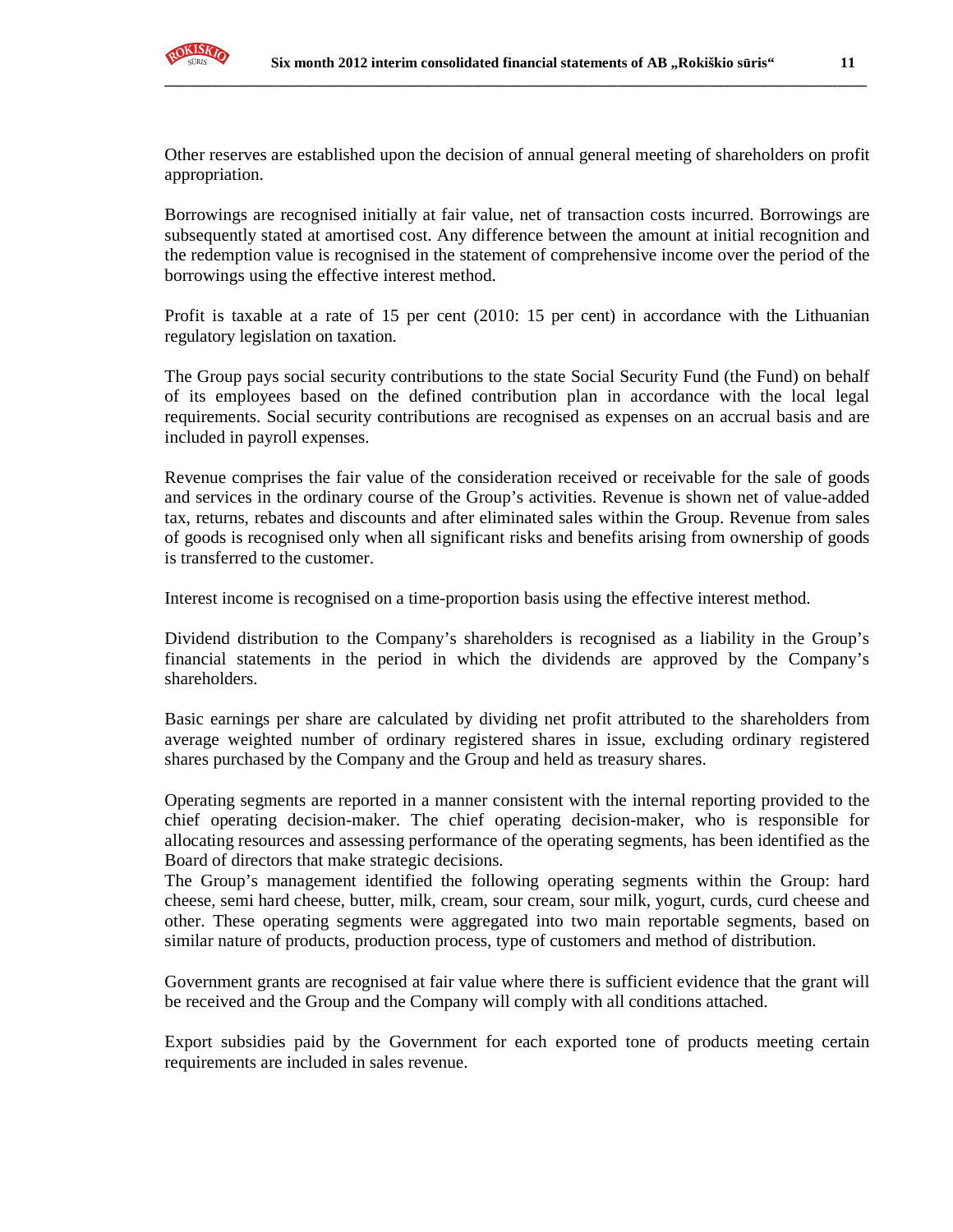

**\_\_\_\_\_\_\_\_\_\_\_\_\_\_\_\_\_\_\_\_\_\_\_\_\_\_\_\_\_\_\_\_\_\_\_\_\_\_\_\_\_\_\_\_\_\_\_\_\_\_\_\_\_\_\_\_\_\_\_\_\_\_\_\_\_\_\_\_\_\_\_\_\_\_\_\_\_\_\_\_\_\_\_\_\_\_\_\_\_\_\_\_\_\_\_\_**

Government grants received to finance acquisition of property, plant and equipment are included in non-current deferred income in the balance sheet. They are recognised as income on a straight-line basis over the useful life of property, plant and equipment concerned.

Provisions are measured at the present value of expenditures expected to be required to settle the obligation using pre-tax rate that reflects current market assessments of the time value of money and the risks specified to the obligation. The increase in the provision due to passage of time is recognised as interest expense.

Trade payables are recognised initially at fair value and subsequently measured at amortised cost using effective interest method.

#### **3. Information on segments**

#### *Business segments and the segments presented by the financial statements*

The Group's top management indicated the following business segments of the Group: hard cheese, semi hard cheese, butter, milk, cream, sour cream, sour milk, yogurt, curds, fresh cheese etc. The segments were coupled into two main segments presented by the financial statements based on alike production procedure, customer group and distribution channels.

The Group's main business segments:

- Fresh dairy products
- Cheese and other dairy products.

Other operations of the Group comprise of raw milk collection. Transactions between the business segments are on normal commercial terms and conditions.

#### *Geographic segments*

Analysis of the Group's income from sales according to markets is as follows:

|                                               | 2012 06 30 | 2011 06 30 |
|-----------------------------------------------|------------|------------|
| Lithuania                                     | 123 553    | 17 032     |
| European Union countries                      | 166 821    | 145 885    |
| Other (including the United States and Japan) | 70 508     | 53 863     |
| Total                                         | 360 882    | 316780     |

#### Income analysis according to groups:

|                      | 2012 06 30 | 2011 06 30 |
|----------------------|------------|------------|
| <b>Product Sales</b> | 360 248    | 316 623    |
| Provided services    | 634        |            |
| Total                | 360 882    | 316780     |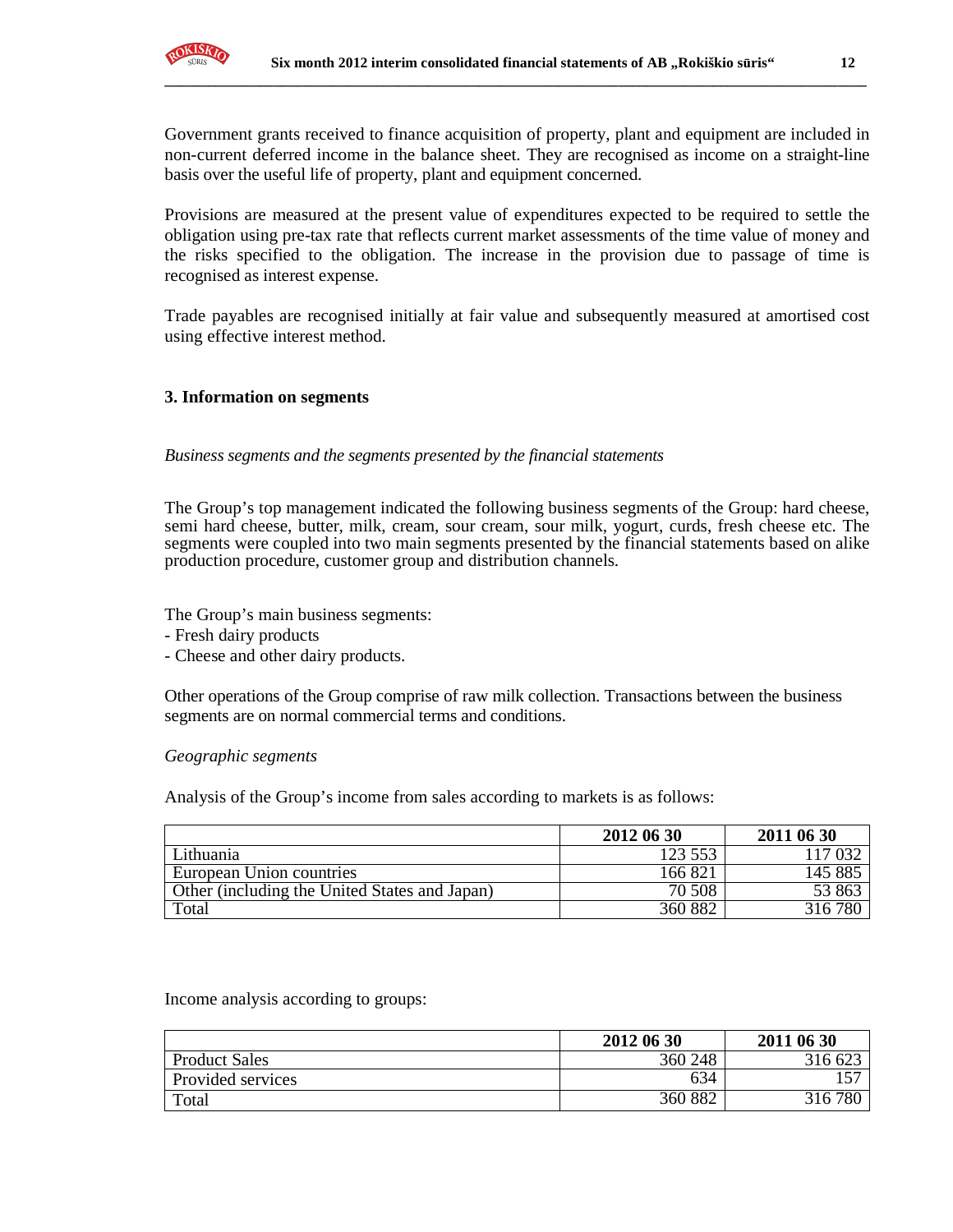

#### **4. Long-term tangible assets**

In the income statement the depreciation charge of long-term tangible assets is reported in the following entries: selling and marketing expenses, general and administrative expenses and cost of sales, as well as in production in progress and ready production entries.

Software and intangible asset depreciation charge are accounted in the entry of general and administrative expenses.

#### **5. Other receivables**

As at  $30<sup>th</sup>$  June 2012, the Group's receivables were made of:

|                                      | 2012 06 30 | 2011 06 30      |
|--------------------------------------|------------|-----------------|
| Long-term loans granted to farmers   | 4 5 2 4    | 813             |
| Long-term loans granted to employees | 628        | 352             |
| Investments                          | 551        | 7431            |
| Loans to other companies             | 6 778      | 21 847          |
| Other                                | . 955      | $\overline{62}$ |
| Total                                | 14 4 36    | 33 070          |

The repayment terms of loans granted to farmers vary from 2 months to 10 years, whereas the annual interest rate varies from 0 to 10 per cent.

The repayment terms of loans granted to employees vary from 1 to 22 years, whereas the interest rate for them is not calculated.

The company's managing bodies believe that the balance sheet values of long-term receivables are their fair values.

#### **6. Inventories**

As at  $30<sup>th</sup>$  June 2012, the Group's inventories were made of:

|                        | 2012 06 30 | 2011 06 30 |
|------------------------|------------|------------|
| Raw material           | 7048       |            |
| Production in progress | 16983      | 495        |
| Ready production       | 83 833     |            |
| Other inventories      | 3 3 1 8    | 5.87       |
| Total                  | 182        | 68 06?     |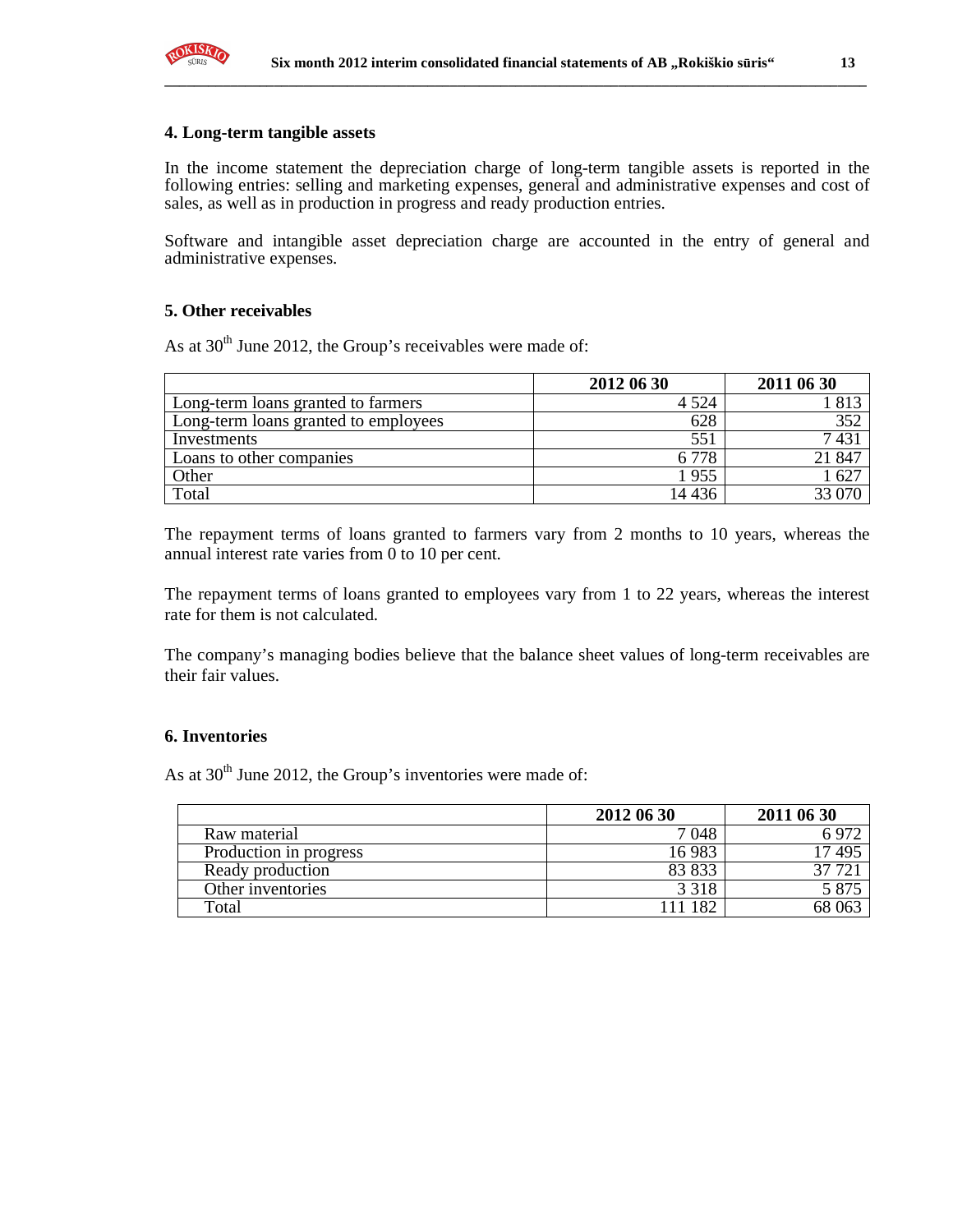

### **7. Selling and Other Receivables**

As at  $30<sup>th</sup>$  June 2012, the Group's selling and other receivables were made of:

|                                             | 2012 06 30 | 2011 06 30 |
|---------------------------------------------|------------|------------|
| Selling receivables                         | 107 189    | 87 747     |
| VAT receivable                              | 6432       | 4986       |
| Other receivables                           | 1 257      | 1896       |
| Advance payments and future period expenses | 5 0 8 7    | 7 2 7 6    |
| Total                                       | 119 965    | 101 905    |

### **8. Cash and cash equivalents**

The money equivalents in Balance sheet and Cash Flow Statement are made of the following:

|                                        | 2012 06 30 | 2011 06 30 |
|----------------------------------------|------------|------------|
| Money in bank and cash-in-hand (Group) | 2 9 0 7    | 16480      |
| Current deposits                       |            | 18 769     |
| Total                                  | 2948       | 35 249     |

## **9. Share capital**

As at June 30<sup>th</sup> 2012, the authorized capital of AB "Rokiškio sūris" was made of the following:

| Type of shares                | Number of shares | Nominal<br>value, LTL | Total nominal<br>value, LTL | Share of<br>authorized<br>capital $(\% )$ |
|-------------------------------|------------------|-----------------------|-----------------------------|-------------------------------------------|
| Ordinary registered<br>shares | 35 867 970       |                       | 35 867 970                  | 100,00                                    |

All shares of AB "Rokiškio sūris" are paid-up, and they are not subject to any limitations of transference.

The amount of 35,867,970 of ordinary registered shares of AB Rokiskio suirs is included into Official Trading List of **NASDAQ OMX Vilnius**. (VVPB symbol is RSU1L). nominal value per share is 1 (one) litas.

AB "Rokiškio sūris" has acquired 802,094 treasury shares. It makes 2.24% of the authorized capital of AB "Rokiškio sūris". The shares are not granted with the voting right.

As at June  $30<sup>th</sup>$ , 2012, the total number of shareholders of AB "Rokiškio sūris" is 5,767.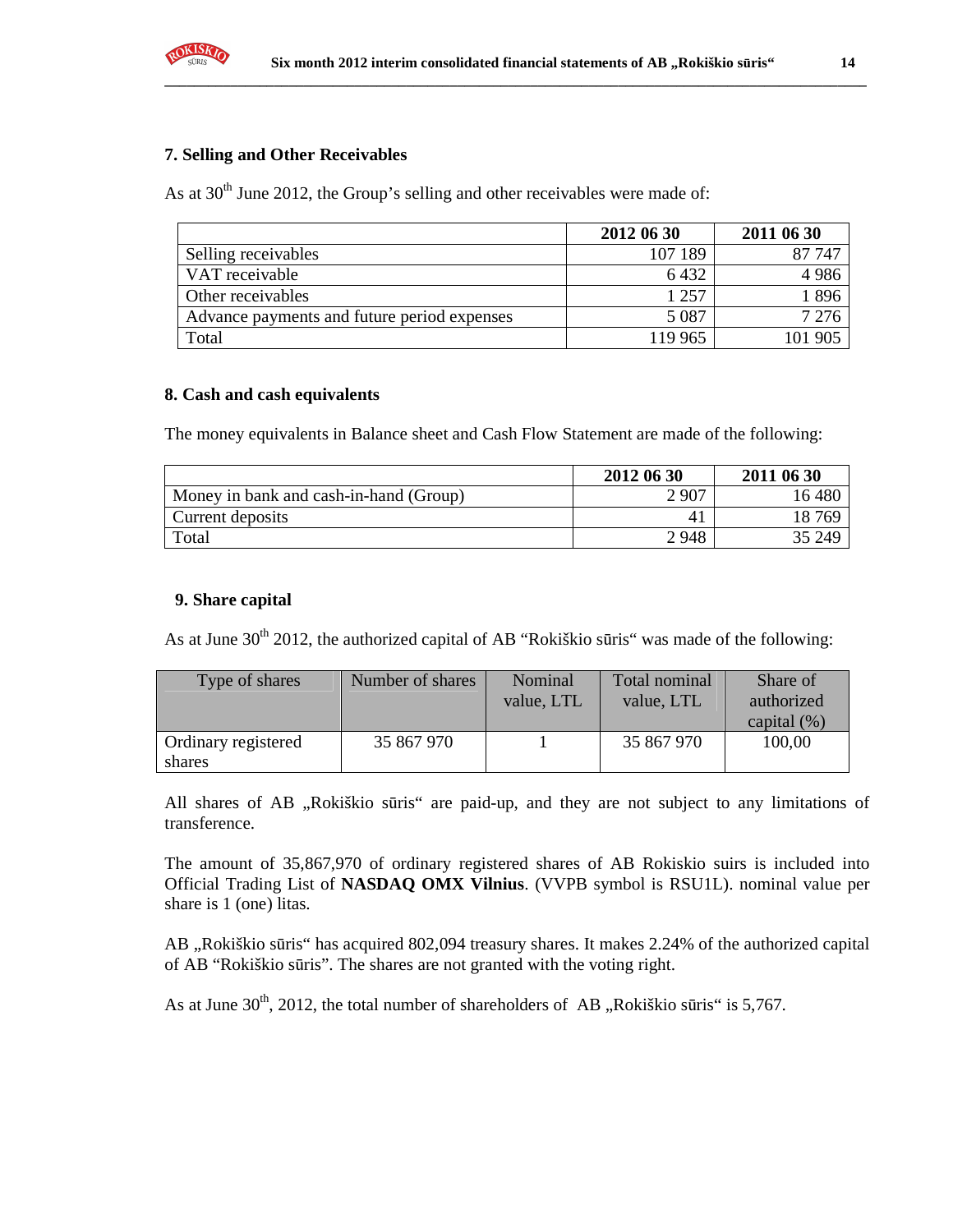

#### **10. Financial ratios**

The Group's financial ratios:

|                                    | 2012 06 30 | 2011 06 30 |
|------------------------------------|------------|------------|
| Revenue (LTL thousand)             | 360 882    | 316 780    |
| EBITDA (LTL thousand)              | 24 871     | 24 039     |
| EBITDA margin $(\%)$               | 6,89       | 7,59       |
| Operations profit (LTL thousand)   | 13 5 16    | 10 642     |
| Margin of operations profit $(\%)$ | 3.75       | 3,36       |
| Profit per share (LTL)             | 0.31       | 0,27       |
| Number of shares (units)           | 35 867 970 | 35 867 970 |

#### **11. Information on the managing bodies**

**Dalius Trumpa** – Board Chairman (elected on  $17<sup>th</sup>$  July 2012). Owns 1,002,697 ordinary registered shares. i.e.  $2.80\%$  of the Authorized capital and  $2.86\%$  of votes of AB . Rokiškio sūris".

Education – university degree. Works for the company since 1991. As from 2002 in the capacity of production director. As from 2007 appointed a deputy director. Also the director of UAB Rokiskio pienas from 2007.

Participation in the activities of other companies:

Shareholder of UAB" Pieno pramonės investicijų valdymas", having 3,91 % of the company's shares and votes;

Chief executive officer of UAB "Rokiškio pienas", having no shares;

Director of UAB "Rokvalda", having 100% of shares and votes;

**Antanas Kavaliauskas** - Deputy Chairman (elected on  $17<sup>th</sup>$  July 2012), the Chief Financial Officer of AB "Rokiškio sūris", having no ownership of AB "Rokiškio sūris".

Works for the company since 2002 in the capacity of finance director. Education – university degree. In 1997, obtained a master degree of finance management in Kaunas technology university. As from 2002, a certified member of international accountants association ACCA.

Participation in the activities of other companies:

Shareholder of UAB "Pieno pramonės investicijų valdymas" owning 3,91% of shares of UAB" Pieno pramonės investicijų valdymas".

Board Chairman of Latvian company SIA Jekabpils piena kombinats, having no shares;

Director of Lithuanian dairy association "Pieno centras", having no shares.

**Ramūnas Vanagas -** Board member (elected on 17<sup>th</sup> July 2012), Development Director of AB ",Rokiškio sūris", having no ownership of shares of AB "Rokiškio sūris".

Education – university degree. Works for the company since 2005 in the capacity of business development director.

Participation in the activities of other companies:

No participation in other companies' activities.

**Darius Norkus - Board member, (elected on 17<sup>th</sup> July 2012), Sales and Marketing director of AB** "Rokiškio sūris", having no shares of the company.

Education – university degree. Works for the company since 2001 in the capacity of the sales and marketing director.

Participation in the activities of other companies: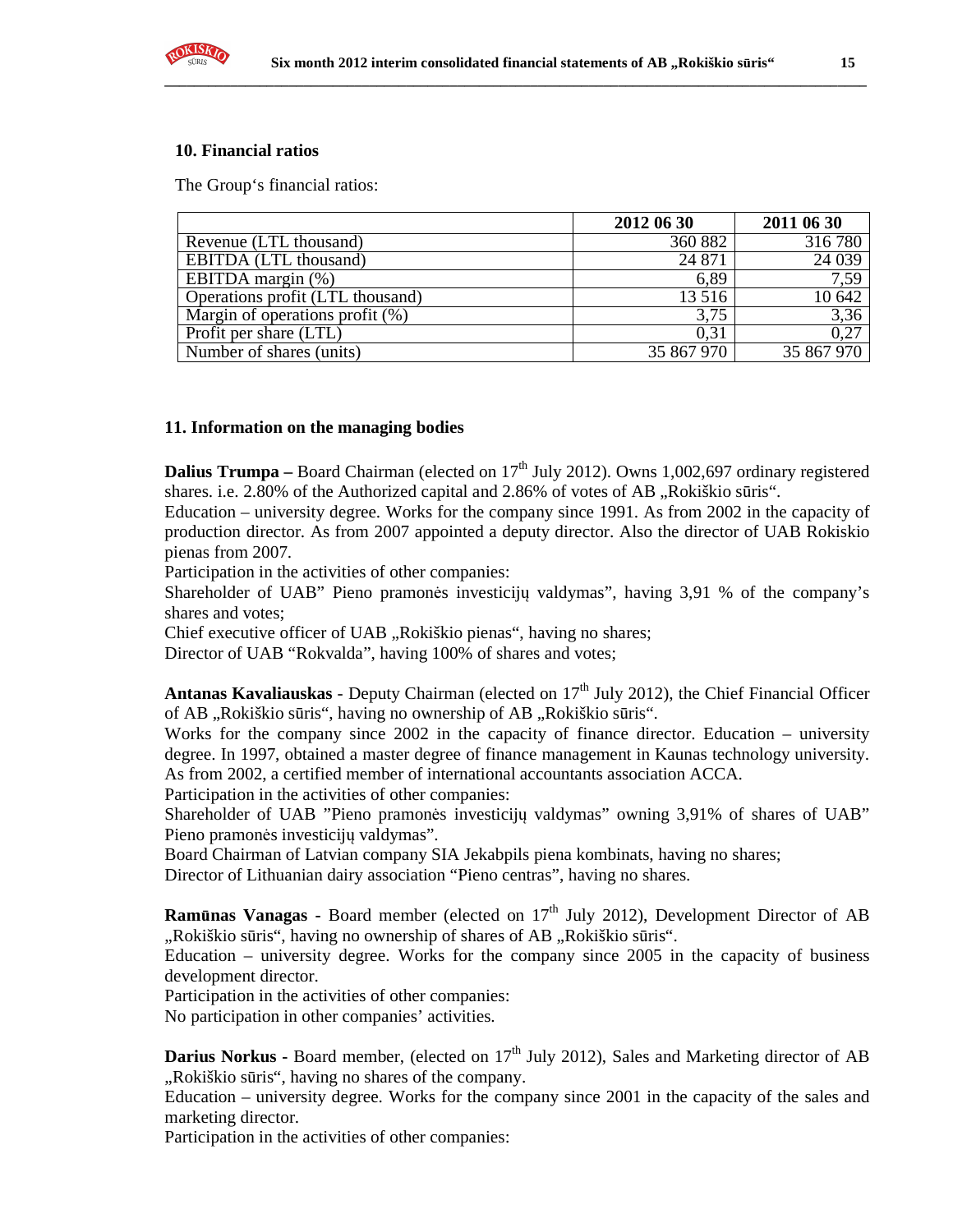

Shareholder of UAB "Pieno pramonės investicijų valdymas", having 3,91 % of the company's shares and votes;

#### **The CEO of the Company:**

Antanas Trumpa owning 7,267,465 ordinary registered shares of AB "Rokiškio sūris", i.e. 20.26% of the authorized capital of AB "Rokiškio sūris" and 20.73% of votes.

Education – university degree. Works for the company as from 1966. In 1979, prepared a dissertation "Organizing the work of vacuum aparatus" in Kaunas Politechnical Institute, consequently on 12th October 1994 was granted a doctor degree by Lithuanian Science Council. Participation in the activities of other companies:

Shareholder of UAB "Pieno pramonės investicijų valdymas" with 6,758, i.e. 67.04% of the shares and votes of UAB" Pieno pramonės investicijų valdymas".

#### **12. Information on the audit**

The audit according to the International Accounting Standards will be made for the full year 2012 by audit company UAB "PricewaterhouseCoopers".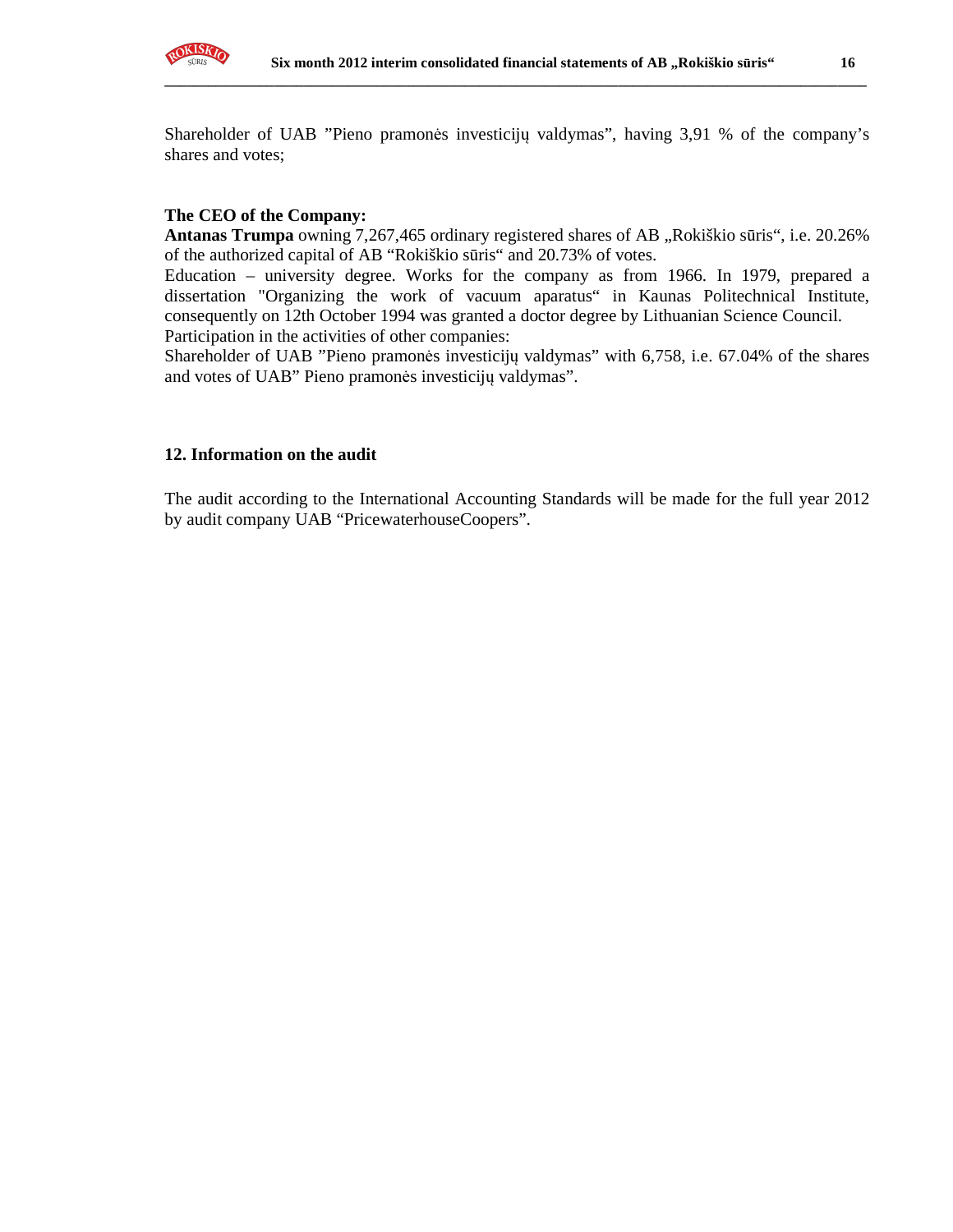

Supervisory Authority of  $31<sup>st</sup>$  August 2012 The Central Bank of the Republic of Lithuania No.340 Žirmūnų str. 151, LT-09128 Vilnius

## **ENDORSEMENT BY THE RESPONSIBLE PERSONS**

Pursuing Article 22 of the Law on Securities of the Republic of Lithuania and in accordance with the rules of preparation and submission of periodical and supplementary information approved by the Securities Commission of the Republic of Lithuania, we, the undersigned – the Chief Executive Officer Antanas Trumpa and the Chief Financial Officer Antanas Kavaliauskas – approve that the six month consolidated interim report of  $\alpha$ Rokiškio sūris" for the year 2012, shows fair review of the business development and operations.

*Attached:* Six month consolidated interim report of "Rokiškio sūris" for the year 2012.

**Chief Executive Officer** 

Chief Executive Officer Antanas Trumpa

Antanas Trumpa

**Chief Financial Officer** 

 $\widetilde{\phantom{a}}$ 

Antanas Kavaliauskas

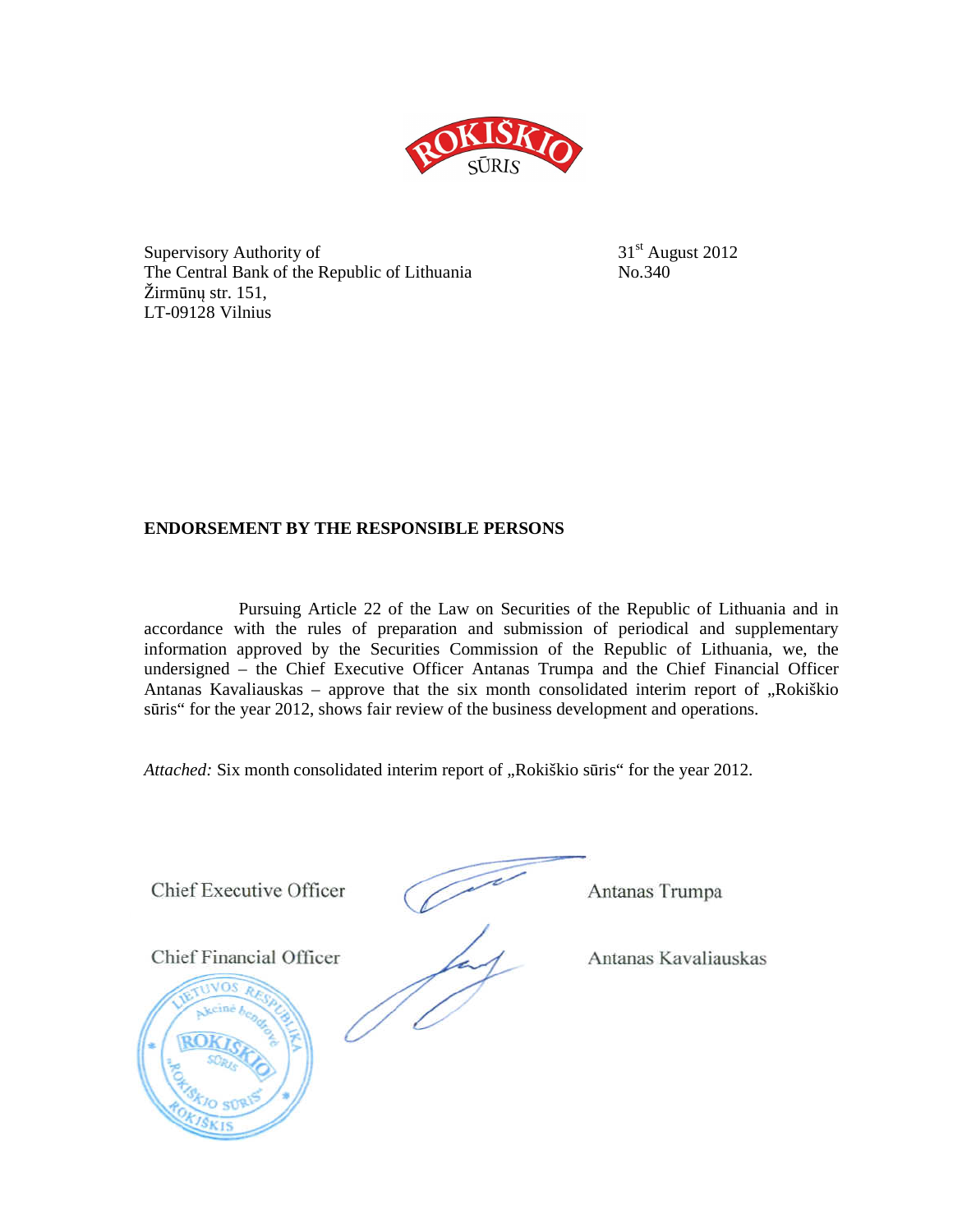



# **CONSOLIDATED INTERIM REPORT OF AB "ROKIŠKIO S**Ū**RIS" FOR THE SIX MONTH PERIOD OF THE YEAR 2012**

*(Prepared in accordance with the rules of preparation and submission of periodical and supplementary information approved by the Securities Commission of the Republic of Lithuania)*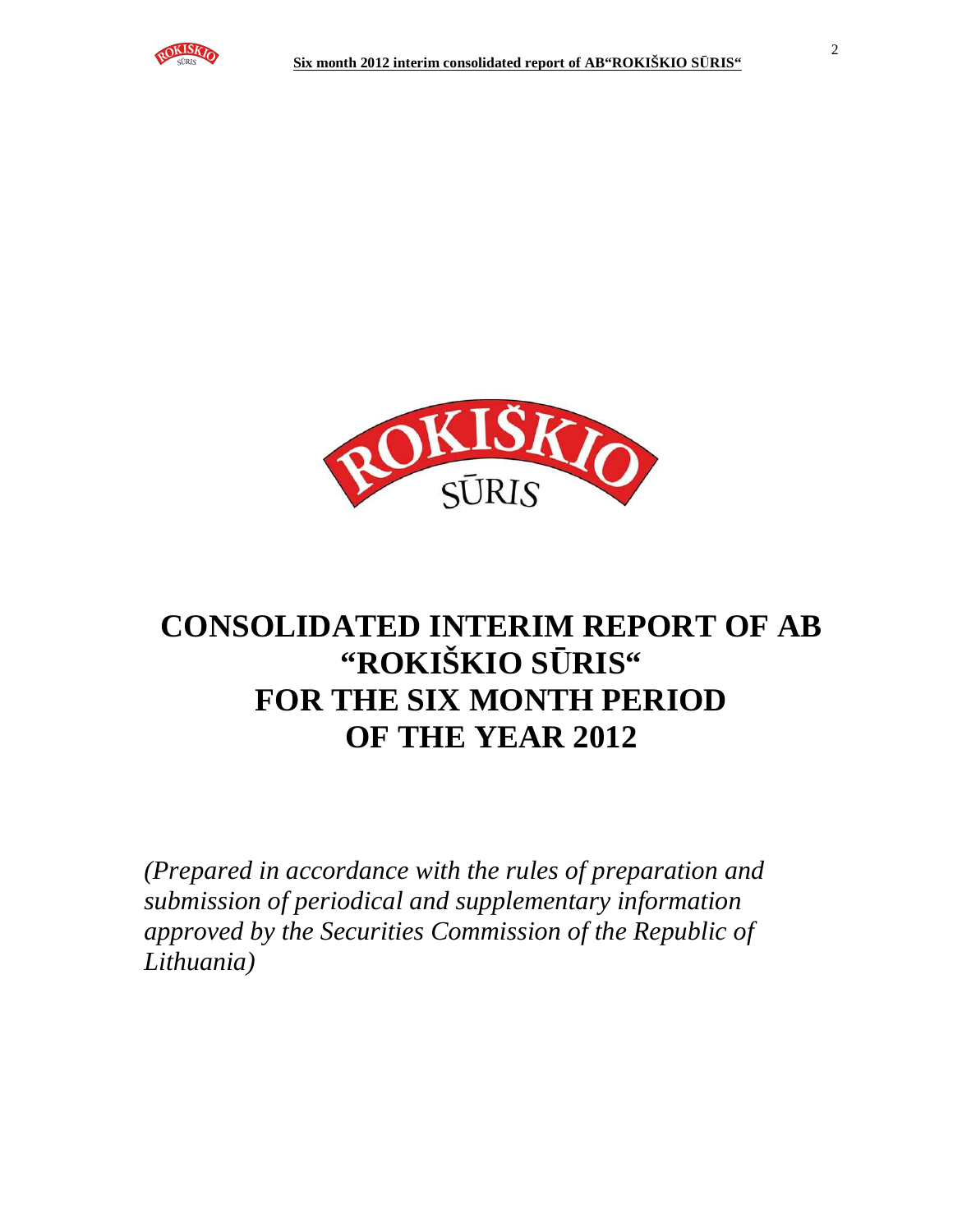

# **TABLE OF CONTENTS**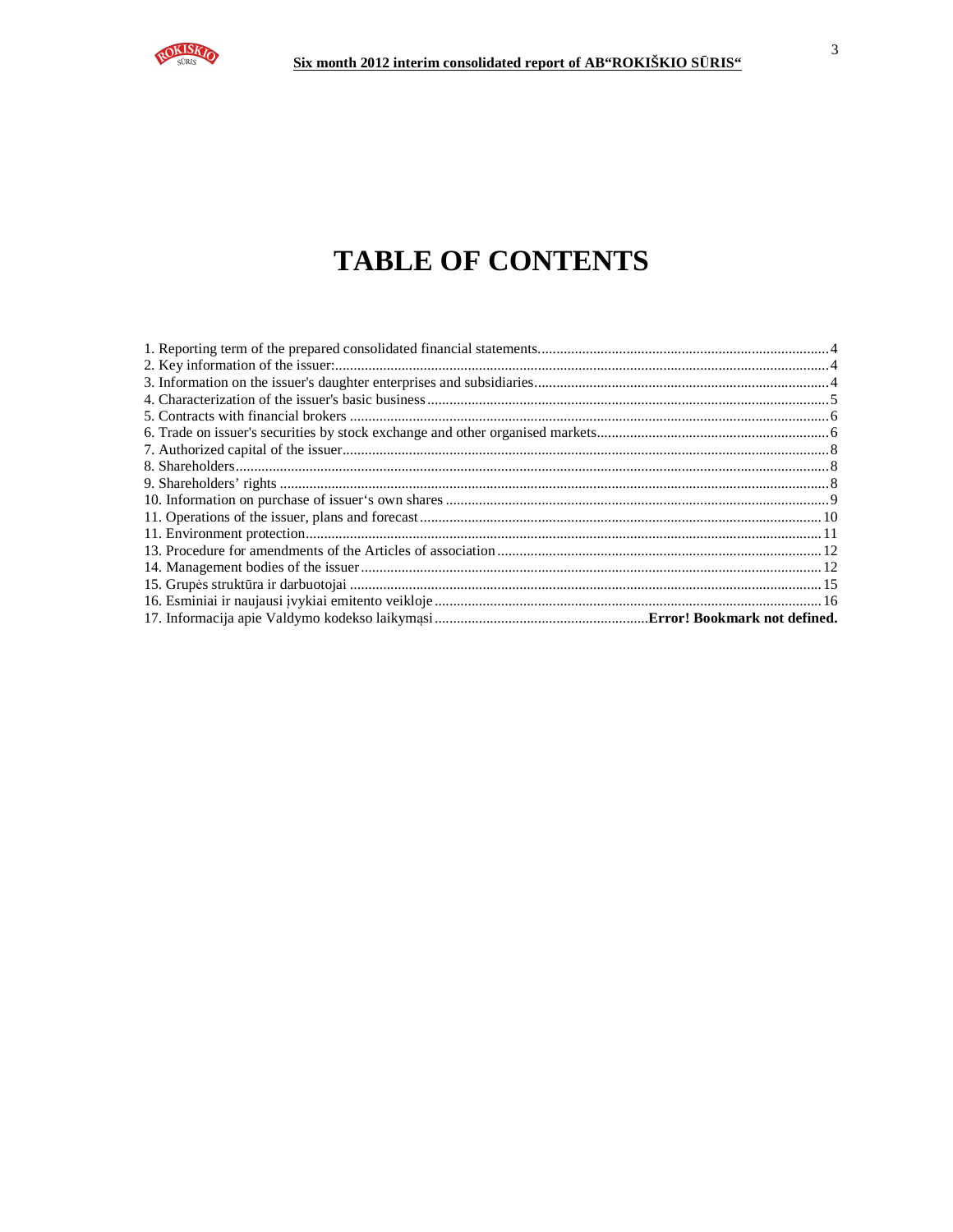

# **1. Reporting term of the prepared consolidated financial statements.**

The consolidated financial statements are prepared for six month period of the year 2012.

# **2. Key information of the issuer:**

Name of the issuer: Joint stock company "Rokiskio suris". Legal base: Joint Stock Company. Address – Pramones str. 3, LT 42150 Rokiskis, Republic of Lithuania. Telephone: +370 458 55 200, fax +370 458 55 300. E-mail address: rokiskio.suris@rokiskio.com Website: www.rokiskio.com Registered in on  $28<sup>th</sup>$  February 1992 by the Authorities of Rokiskis region. Re-registered in on 28<sup>th</sup> November 1995 by the Ministry of Economy of the Republic of Lithuania. Company code 173057512. Manager of registry of legal entities – State company "Registru centras". The authorized capital of AB "Rokiskio suris" equals to LTL 35,867,970. There are 35,867,970 shares. Nominal value per share equals to LTL 1 (one litas).

# **3. Information on the issuer's daughter enterprises and subsidiaries**

The Consolidated Group (hereinafter – the Group) consists of the Company, its two branches, four subsidiaries and one joint venture. (2011: two branches, four subsidiaries and one joint venture). The branches and subsidiaries that comprise consolidated Group are indicated below:

|                  | <b>Operating as</b><br>at June 30th |      |  |
|------------------|-------------------------------------|------|--|
| <b>Branches</b>  | 2012                                | 2011 |  |
| Utenos pienas    | Yes                                 | Yes  |  |
| Ukmergės pieninė | Yes                                 | Yes  |  |

|                  |      | <b>Operating as</b><br>at June 30th |  |                       |        | Group's share<br>$(\frac{6}{6})$ as at June<br><b>30th</b> |
|------------------|------|-------------------------------------|--|-----------------------|--------|------------------------------------------------------------|
| <b>Branches</b>  | 2012 | 2011                                |  | <b>Subsidiaries</b>   | 2012   | 2011                                                       |
| Utenos pienas    | Yes  | Yes                                 |  | UAB "Rokiškio pienas" | 100,00 | 100,00                                                     |
| Ukmergės pieninė | Yes  | Yes                                 |  | KB "Žalmargė"         | 100,00 | 100,00                                                     |
|                  |      |                                     |  | SIA "Jekabpils Piena  | 100,00 | 50,05                                                      |
|                  |      |                                     |  | Kombinats"            |        |                                                            |
|                  |      |                                     |  | SIA "Kaunata"*        | 60,00  | 60,00                                                      |

| Jungtinės veiklos įmonė |       |       |
|-------------------------|-------|-------|
| UAB "Pieno upės"        | 50,00 | 50,00 |

\* These subsidiaries were not consolidated due to their insignificance.

All above subsidiaries, the joint venture and branches are incorporated in Lithuania, except for SIA "Jekabpils Piena Kombinats" and SIA "Kaunata" which are incorporated in Latvia.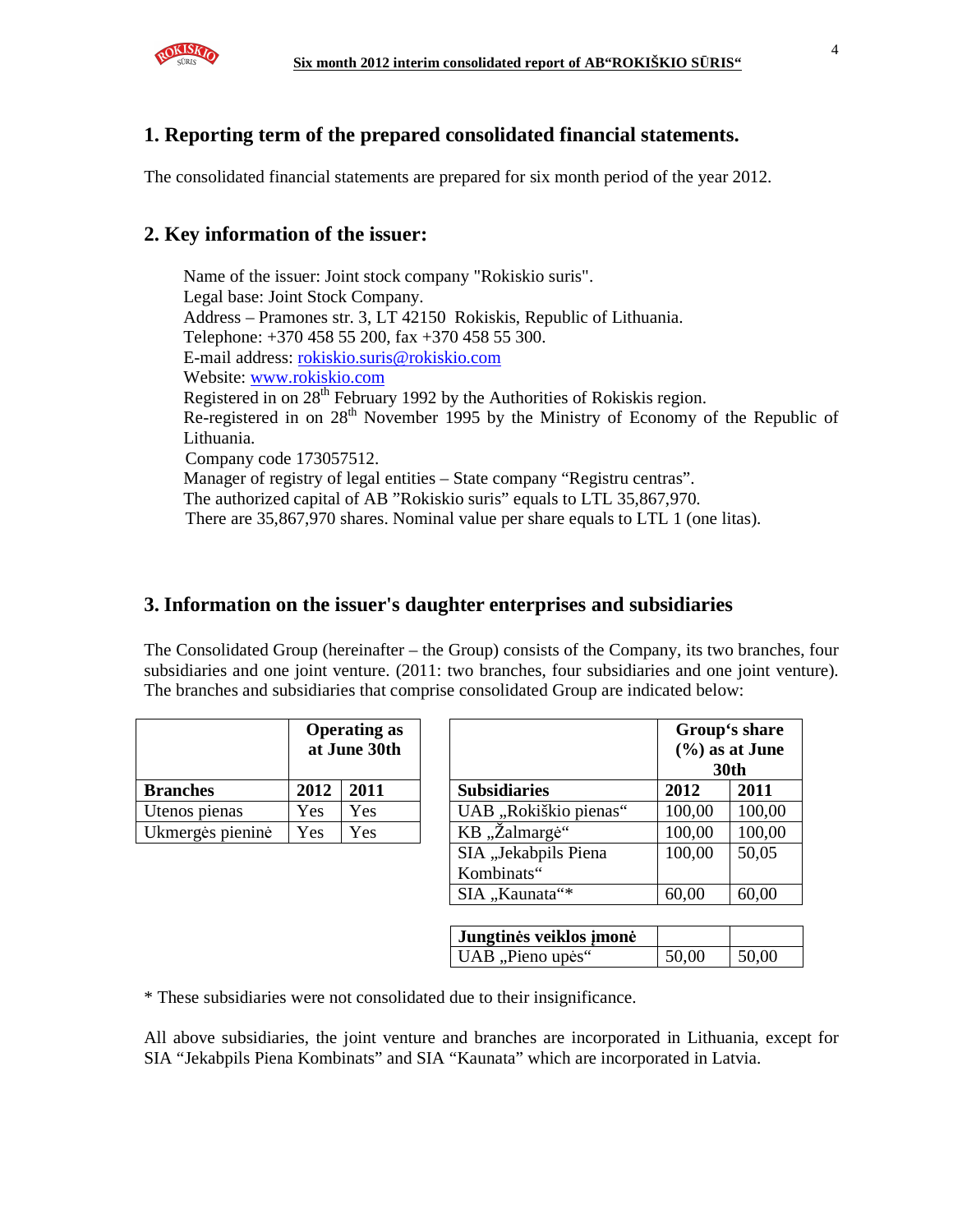

## **Subsidiaries of AB "Rokiškio s**ū**ris":**

UAB "Rokiskio pienas" legal address: Pramonės g. 8, LT - 28216 Utena. Company code: 300561844. AB "Rokiškio sūris" is its founder and the only shareholder having 100 per cent of shares.

Dairy cooperative "Žalmargė" legal address: Kalnalaukio g.1, Širvintos. Company code: 178301073.

Latvian company SIA Jekabpils piena kombinats (company code 45402008851, legal address: Akmenu iela 1, Jekabpils, Latvija LV-5201).

Latvian company SIA Kaunata (company code 240300369, legal address Rogs, Kaunata pag., Rezeknes nov., Latvia)

### **Co-controlled company:**

UAB "Pieno upės", legal address: Sandėlių g. 9, Kaunas. Company code: 135027862.

### **Branches of AB "Rokiškio s**ū**ris"**:

AB "Rokiškio sūris" branch Utenos pienas (Company code: 110856741, Pramonės g. 8, LT-28216 Utena);

AB "Rokiškio sūris" branch Ukmergės pieninė (Company code: 182848454, Kauno g. 51, LT-20119, Ukmergė).

## **4. Characterization of the issuer's basic business**

Basic business of the group of "Rokiškio sūris":

♦ Dairying and cheese production (EVRK 10.51);

Basic business of AB "Rokiškio sūris" is production and sales of fermented cheese, whey products, and skim milk powder.

Subsidiaries:

Basic business of UAB "Rokiškio pienas" production and sales of fresh dairy products (fluid milk, kefir, sour milk, butter, curds, fresh cheese, sour cream, chocolate coated curds dessert, desserts).

Basic business of KB "Žalmargė" is purchase of raw milk.

Basic business of SIA Jekabpils piena kombinats – purchase of raw milk.

Basic business of SIA Kaunata – purchase of raw milk.

Joint venture:

Basic business of UAB "Pieno upės" is purchase of raw milk.

Branches of AB "Rokiskio sûris"

Basic business of AB "Rokiškio sūris" subsidiary Utenos pienas and AB "Rokiškio sūris" subsidiary Ukmergės pieninė is purchase of raw milk.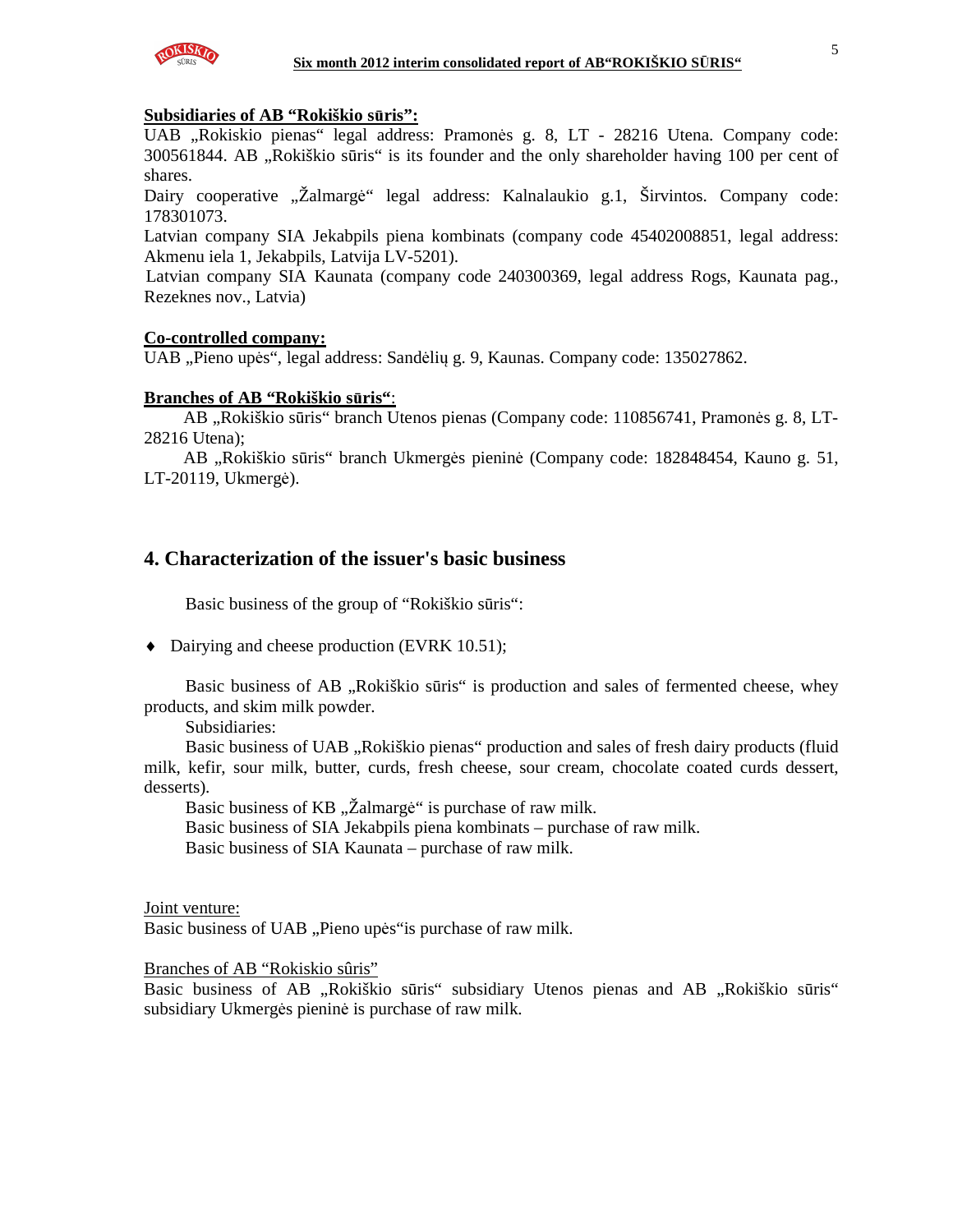

## **5. Contracts with financial brokers**

On 24<sup>th</sup> December 2003, AB "Rokiškio sūris" made a contract with UAB FMI "Baltijos vertybiniai popieriai" (Gedimino pr.60, Vilnius) regarding administration of shareholders of AB ", Rokiškio sūris". On  $15<sup>th</sup>$  January 2007, the financial company changed its name into UAB FMI "Orion securities" (A.Tumėno str. 4, LT-01109 Vilnius).

## **6. Trade on issuer's securities by stock exchange and other organised markets**

The 35,867,970 ordinary registered shares of AB "Rokiškio sūris" are listed on the Official List of NASDAQ OMX Vilnius Stock Exchange. (VVPB symbol RSU1L). Nominal value per share 1 (one) litas.

The Company has not issued any debt securities for the public stock trading.

The Company has not issued nor registered any debt securities for the non-public stock trading. There are no securities which would not participate as a part of the Authorized Capital and be regulated by the Law on Securities.

The shares were not traded by other stock exchanges or similar institutions. As from 22nd November 2010 the trade on stock markets is performed in euros.

Trade by shares of AB Rokiskio sûris on NASDAQ OMX Vilnius Stock Exchange Vilnius Stock Exchange:

| <b>Reporting period</b> |            |       |       | Price (Eur) |                 | Turnover (Eur)                   |            |              |                 |
|-------------------------|------------|-------|-------|-------------|-----------------|----------------------------------|------------|--------------|-----------------|
| from                    | to         | max.  | min.  | avver.      | Last<br>session | Date od<br>last trade<br>session | max.       | min          | Last<br>session |
| 2010.01.01              | 2010.03.31 | 1,043 | 0,840 | 0,987       | 1,014           | 2010.03.31                       | 135 646,90 | $\Omega$     | 14 822,98       |
| 2010.04.01              | 2010.06.30 | 1,054 | 0,970 | 1,026       | 0,973           | 2010.06.30                       | 508 303,30 | $\Omega$     | 3 9 3 2, 5 5    |
| 2010.07.01              | 2010.09.30 | 1,437 | 0,959 | 1,231       | 1,381           | 2010.09.30                       | 368 253,90 | $\mathbf{0}$ | 13 667,75       |
| 2010.10.01              | 2010.12.31 | 1,830 | 1,410 | 1,735       | 1,792           | 2010.12.30                       | 740 490,00 | $\Omega$     | $\Omega$        |
| 2011.01.01              | 2011.03.31 | 1,789 | 1,505 | 1,696       | 1,750           | 2011.03.31                       | 92 633,76  | $\Omega$     | $\mathbf{0}$    |
| 2011.04.01              | 2011.06.30 | 1,807 | 1,410 | 1,574       | 1,440           | 2011.06.30                       | 118 496,02 | $\Omega$     | 118 496,02      |
| 2011.07.01              | 2011.09.30 | 1,485 | 1,370 | 1,404       | 1,400           | 2011.09.30                       | 223.147,30 | $\Omega$     | 14 035,60       |
| 2011.10.01              | 2011.12.30 | 1,478 | 1,205 | 1,256       | 1,298           | 2011.12.30                       | 644 770.74 | $\Omega$     | 3 595,46        |
| 2012.01.01              | 2012.03.30 | 1,388 | 1,29  | 1,360       | 1,359           | 2012.03.30                       | 118 945,00 | $\mathbf{0}$ | $\mathbf{0}$    |
| 2012.04.01              | 2012.06.30 | 1,40  | 1,25  | 1,36        | 1,36            | 2012.06.29                       | 108 953,50 | $\Omega$     | 4128,00         |

### **Trade on central market:**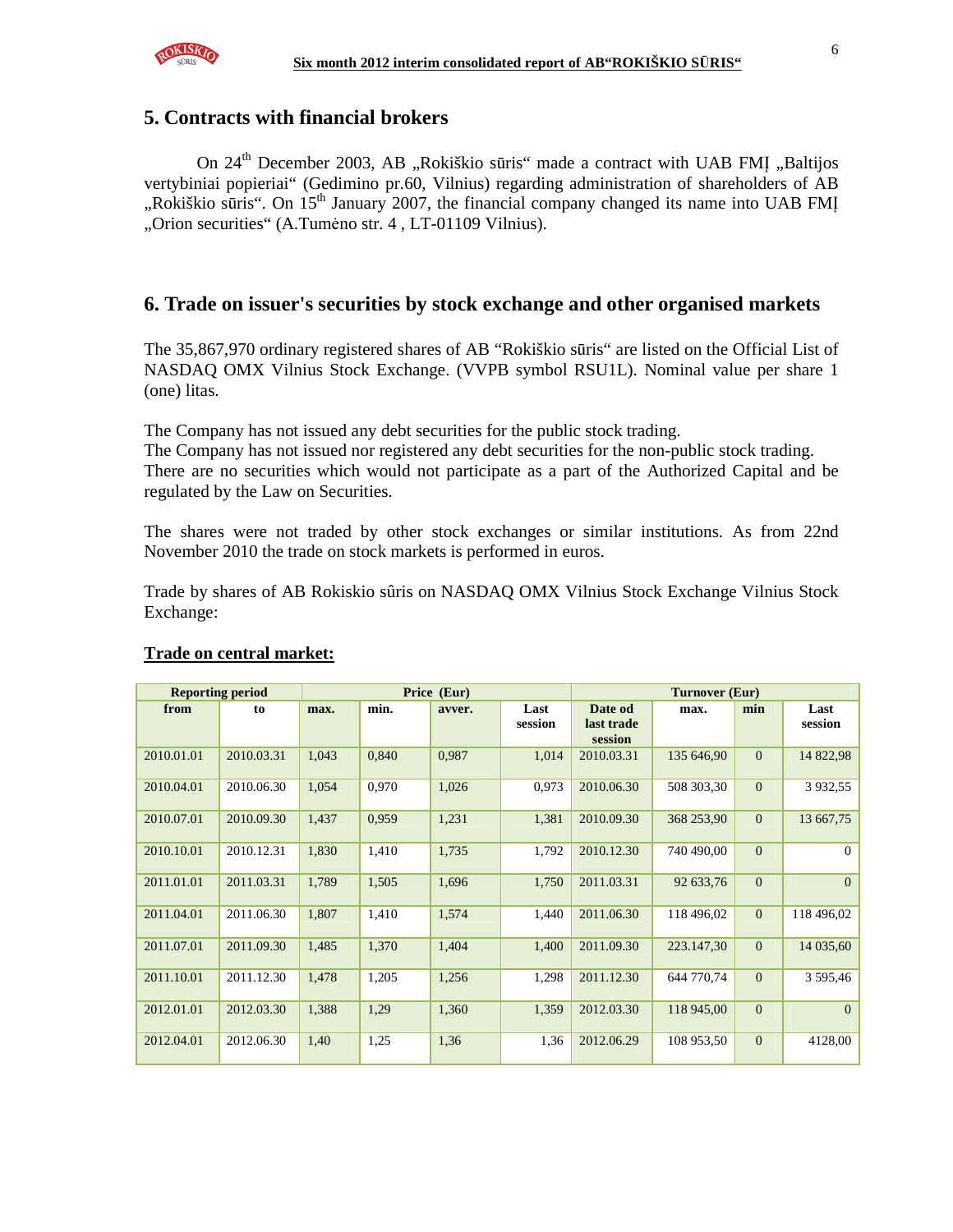





Data source – website of AB NASDAQ OMX Vilnius:

http://www.nasdaqomxbaltic.com/market/?instrument=LT0000100372&list=2&pg=details&tab=historical&lang=lt& currency=0&downloadcsv=0&date=&start\_d=1&start\_m=1&start\_y=2012&end\_d=30&end\_m=6&end\_y=2012

## **Reporting period Total turnover Date of last trade session Capitalization (Eur)**  from to units (Eur) 2009.07.01 2009.09.30 1 123 671 781 760 2009.09.30 39 712 715 2009.10.01 2009.12.31 492 856 440 243 2009.12.30 33 403 233 2010.01.01 2010.03.31 988 352 975 929 2010.03.31 38 983 123 2010.04.01 2010.06.30 1 384 497 1 419 903 2010.06.30 37 406 882 2010.07.01 2010.09.30 829 929 1 022 024 2010.09.30 53 092 399 2010.10.01 2010.12.31 1 564 687 2 715 182 2010.12.30 68 893 250 2011.01.01 2011.03.31 482 039 817 582,95 2011.03.31 62 768 948 2011.04.01 2011.06.30 791 936 1 246 500,83 2011.06.30 51 649 877 2011.07.01 2011.09.30 821 016 1 152 527,70 2011.09.30 50 215 158 2011.10.01 2011.12.30 1 192 435 1 498 010,23 2011.12.30 46 556 625 2012.01.01 | 2012.03.31 | 189 564 | 257 712.33 | 2012.03.31 | 48 744 571 2012.04.01 2012.06.30 228 464 310 179,89 2012.06.29 48 780 439

# **Capitalization of the Securities**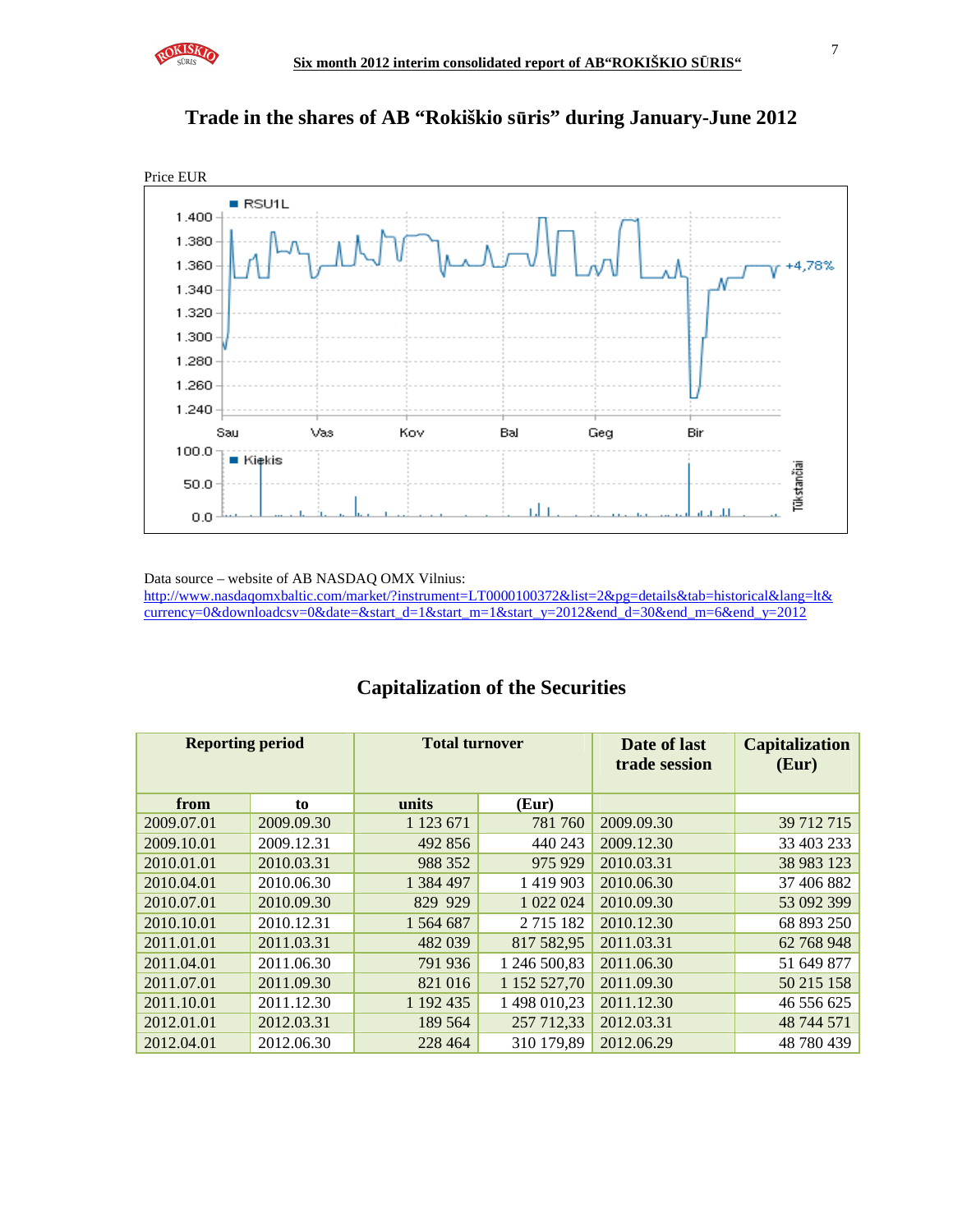

# **7. Authorized capital of the issuer**

As at  $30<sup>th</sup>$  June 2012, the Authorized capital of AB "Rokiškio sūris":

| Type of shares             | Number of shares | Nominal value, | Total nominal<br>value. LTL | Share of<br>authorized capital<br>(%) |
|----------------------------|------------------|----------------|-----------------------------|---------------------------------------|
|                            |                  |                |                             |                                       |
| Ordinary registered shares | 35 867 970       |                | 35 867 970                  | 100.00                                |

All shares of AB "Rokiškio sūris" are paid-up, and they are not subject to any limitations of transference.

## **8. Shareholders**

Total number of shareholders (as at 30.06.2012)– 5.767 shareholders.

**The shareholders having or owning over 5 percent of the issuer's authorized capital (as at 30.06.2012):** 

| Name, surname<br>Name of company                    | <b>Address</b>                                | With associated<br><b>Proprietary rights</b><br>persons |                    |                               |                      |                            |
|-----------------------------------------------------|-----------------------------------------------|---------------------------------------------------------|--------------------|-------------------------------|----------------------|----------------------------|
|                                                     |                                               | Number of<br>shares                                     | Capital<br>share % | <b>Votes</b><br>$\frac{6}{9}$ | Capital<br>share $%$ | <b>Number</b><br>of shares |
| <b>UAB</b> "Pieno pramonės<br>investicijų valdymas" | Pramonės g. 3,<br><b>Rokiškis</b><br>Lietuva  | 14 022 173                                              | 39,09              | 39,99                         | 65,99                | 67,50                      |
| <b>Antanas Trumpa</b>                               | Sodų 41a, Rokiškis<br>Lietuva                 | 7 267 465                                               | 20,26              | 20,73                         | 65,99                | 67,50                      |
| Skandinaviska Enskilda<br><b>Banken AB clients</b>  | Sergels Torg 2,<br>10640 Stockholm,<br>Sweden | 2 946 728                                               | 8,22               | 8,40                          |                      |                            |
| <b>Swedbank clients</b>                             | Liivalaia 8,<br>Tallinn<br>Estonia            | 2 4 2 6 5 3 2                                           | 6,76               | 6,92                          |                      |                            |

# **9. Shareholders' rights**

## **Shareholders have the following non-economic rights**:

- 1) to attend the general meetings of shareholders;
- 2) to make advance inquiries addressed to the company in regards with the items on the agenda of general meeting of shareholders;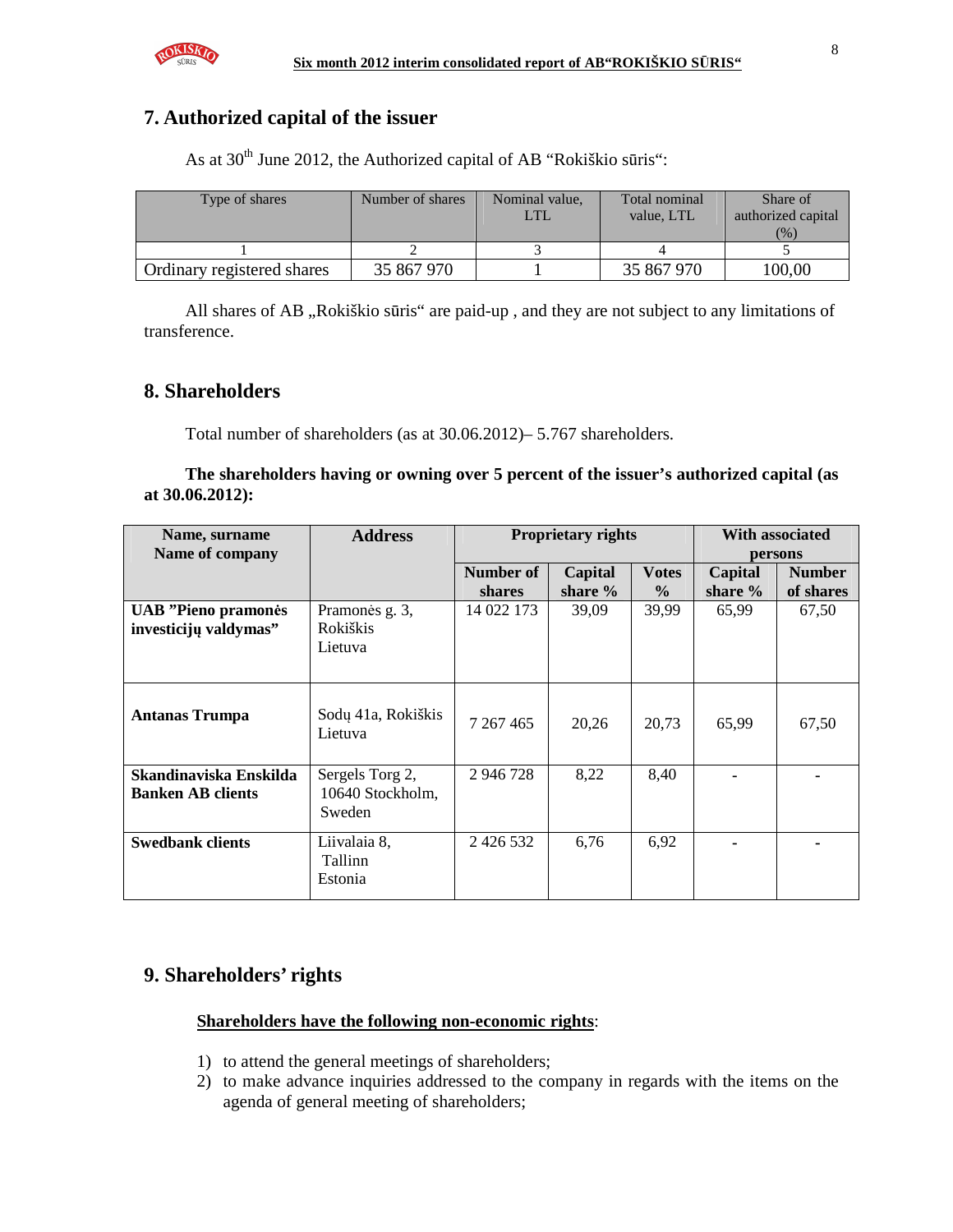

- 3) based on the rights provided with the shares to vote on the general meetings of shareholders;
- 4) according with Part 1 of Article 18 of the Law on the Joint Stock Companies to obtain information on the company's operations;
- 5) to address the court requesting to bring an action of damages against the company if the damage was caused by noncompliance or inadequate compliance with duties of the company manager and board of directors as stated by the Law on Joint Stock Companies of the Republic of Lithuania or other laws, as well as the Articles of Association and or in any other cases as stated by the Lithuanian Laws;
- 6) other non-economic rights established by the Lithuanian Laws.

## **Shareholders have the following property rights**:

- 1) to receive a certain portion of the Company's profit (dividend);
- 2) to receive a certain portion of the company's funds when its authorized capital is decreased in order to pay out the fund to shareholders;
- 3) to receive shares without payment if the authorised capital is increased from the funds of the Company;
- 4) to have priority in acquiring the newly issued shares or convertible bonds of the Company unless the General Meeting of the Shareholders resolves to waive such right complying with the applicable Law;
- 5) to lend to the Company as determined by the Laws of the Republic of Lithuania, the company however cannot mortgage its assets when borrowing from shareholders. When the company borrows from shareholders the interest cannot exceed the average interest rate of the local commercial banks on the day of contracting. In this cae the company and shareholders must not agree regarding the higher rate of interest;
- 6) to receive a portion of assets of the Company in liquidation;
- 7) other property rights established by the Lithuanian Laws.

The rights identified by points 1, 2, 3 and 4 are provided to the persons who were the company's shareholders at the end of the tenth working day after the corresponding general meeting of shareholders.

## **10. Information on purchase of issuer's own shares**

During the public quotation from 2011.09.07 to 2011.09.20 AB "Rokiškio sūris" acquired 788,804 own shares which made 2.20 % of the company's authorized capital, and during the period from 2011.12.01 to 2012.12.14 it was acquired 13,290 own shares which made 0.04 % of the company's authorized capital.

As at the date of the report presentation  $(31<sup>st</sup>$  August 2012), AB "Rokiškio sūris" has in treasure 802,094 ordinary registered shares and it makes 2.24 % of the company's authorized capital.

Treasury shares have no voting right.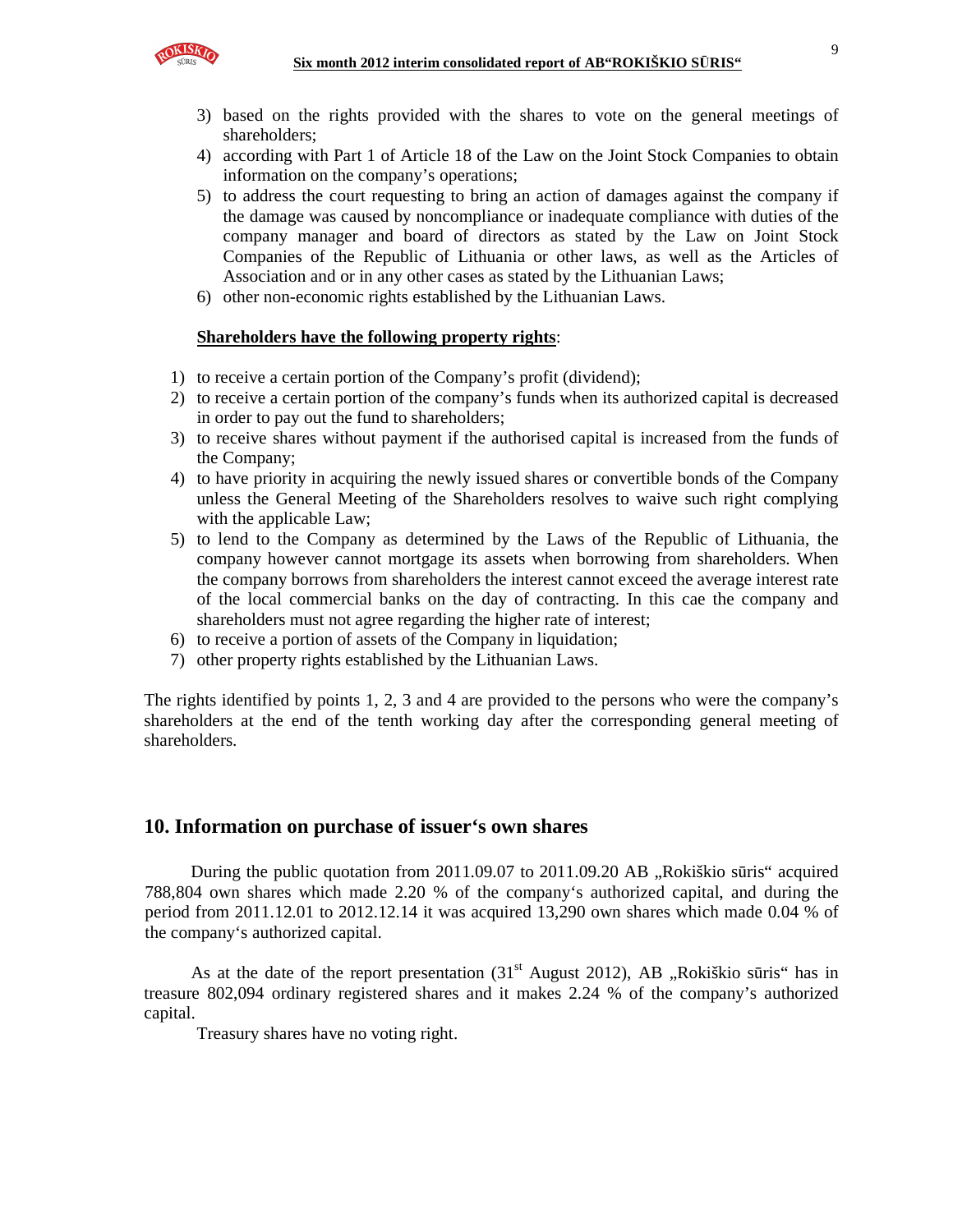

## **11. Operations of the issuer, plans and forecast**

AB "Rokiškio sūris" is one of the largest and most modern dairy production companies in Lithuania. The main activity of the company is production and sales of fermented cheese, fresh dairy products, butter, milk powders, whey and other milk products.

The Group's production is developed in the towns of Rokiškis (AB , Rokiškio sūris"), Utena (UAB "Rokiškio pienas") and Ukmerge (UAB "Rokiškio pienas" subsidiary "Ukmergės pieninė").

Specialization of Rokiskis production plant – fermented cheese, lactose and whey products.

Specialization of Utena production plant – fresh dairy products for the local market, whey protein concentrate, milk powder and butter production.

Specialization of Ukmerge production plant – curd and curd cheese production.

The Companies are highly concerned about food safety and quality issues in order to satisfy customer needs and comply with the environmental requirements.

In 2001, the Company was the first in Lithuania who was certified in accordance with the Hazard Analysis and Critical Control Point systems (HACCP), and the first of dairy companies who was certified in accordance with the Quality management and Environment management systems. In 2002, the systems were implemented and certified in Utena and Ukmerge also.

Certificates granted by the international company **Bureau Veritas** prove that the systems fully comply with ISO 9001:2008, ISO 14001:2004, ISO 22000:2005 or requirements of Dutch Standard for Food Safety "Requirements for the system based on HACCP. CC v HACCP, 2006". There are certain rules made in accordance with standard requirements, and they guarantee production of stabile, smooth, qualitative and safe products in order to improve effectiveness of whole system of environment protection going in line with the corporate politics. The system covers all procedures from raw milk procurement to satisfaction of customer needs.

Six month consolidated non-audited net profit of AB "Rokiškio sūris" Group is equal to LTL 10.958 million, i.e. 13.26 % more than during the same period of the last year. The net profitability of the Group in six months 2012 made 3.04 per cent.

January – June 2012 consolidated non-audited sales of AB "Rokiškio sūris" Group made LTL 360.882 million, i.e. 13.92 per cent than during the same period of the last year. The consolidated sales of the same period of 2011 were equal to LTL 316.780 million.

The improved results of the six months compared to the same period of the last year were caused by higher quantities of exported products and higher prices on the local market.

AB "Rokiškio sūris" is one of the largest and most modern dairy production companies in Lithuania. The sales are widely spread including the export to East and West markets as well as a range of fresh dairy products sold on the local market and neighbourhood countries.

|                  | <b>Sold</b> |       |                |               |  |  |  |
|------------------|-------------|-------|----------------|---------------|--|--|--|
| <b>Countries</b> |             | 2010  | $2011/01 - 06$ |               |  |  |  |
|                  | thousand Lt |       | thousand Lt    | $\frac{0}{0}$ |  |  |  |
| Lithuania        | 225 725     | 32,81 | 123 553        | 34,24         |  |  |  |
| EU               | 341 615     | 49,65 | 166 821        | 46,22         |  |  |  |
| Other            | 120 685     | 17,54 | 70 508         | 19,54         |  |  |  |
| countries        |             |       |                |               |  |  |  |
| <b>TOTAL</b>     | 688 025     | 100   | 360 882        | 100           |  |  |  |

**Sales markets in 2011 and six months 2012**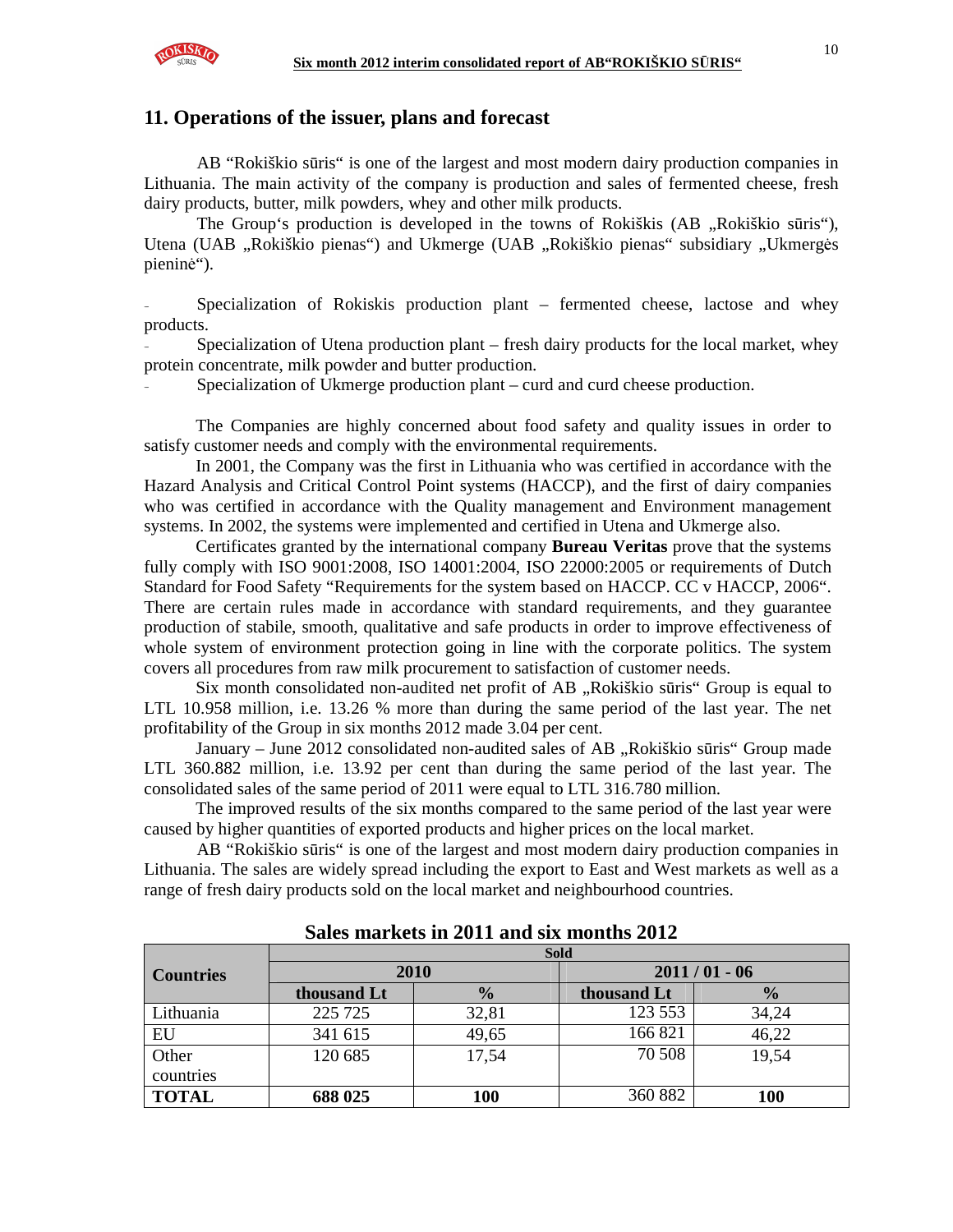In 2012, the Group expects to invest around 9 million litas.

The investments will be used to complete the modernization of dairy production such as cheese pre-presses, acquisition of a robot for packaging, various sets of cheese moulds, decentralized cleaning systems, internal transport, sanitary equipment (floor cleaning machine, high pressure cleaning equipment), modernization of internal heating systems, hardware for the production monitoring, i.e. as it is provided by the support programme KPP 2007-2013, as well as completion of other works in progress in order to ensure stabile and uninterrupted use of current machines and creation of new products. A part of the investment will be directed to new packaging of the company's products and modernization of whey processing technologies.

The essential target of the estimated investments is to continue effective use of the acquired equipment, and to modernize and improve the technological procedures. It is provided that firstly the newly acquired equipment should meet the customer demand for finished product. It is aimed that the equipment would ensure safety, quality and variability of production complying with the changing market demand.

Every year AB "Rokiškio sūris" give great attention to new investment into the production procedures, modernization of existing production facilities and their maintenance: cooling systems, power supply, waste treatment and utilization, ventilation, monitoring of suitable air conditions in production premises.

Also, to the storage and delivery of ready-to-cook products and finished products within the company's departments. Therefore, some more fork-lifts will be bought.

The up-to-date and safe equipment would secure the improved work conditions of employees as well as precision of technological parameters. The employees will have more time for product quality, and control and monitoring of technological parameters.

It should increase the company's competitiveness, as well as improved employment of production facilities by implementing additional equipment and considering environment protection.

The long term targets of the Group are:

- to create a balanced market and to ensure that the market is safe for the company's products in the long term,
- to maintain the stabile, harmonized wasteless production program,
- to retain steady relationships with milk producers.

## **11. Environment protection**

The food safety and quality and environment protection politics of AB "Rokiškio sūris" covers continuous decrease of negative impact on environment, ensuring minimal consumption of resources, and strengthening waste treatment in order to minimize negative impact on air, water and earth.

Within the reporting period, AB "Rokiškio sūris" implemented successfully the targets and tasks provided by the Environment Protection Program 2012. The company employs five programs in order to monitor and analyze the impact on environment, the contamination of waste and air is measured in accordance with the schedule agreed with environment authorities. It was not identified any unwelcome facts.

Within the first half year 2012, the company processed 33.5 per cent more of raw material, consequently the use of resources has changed also.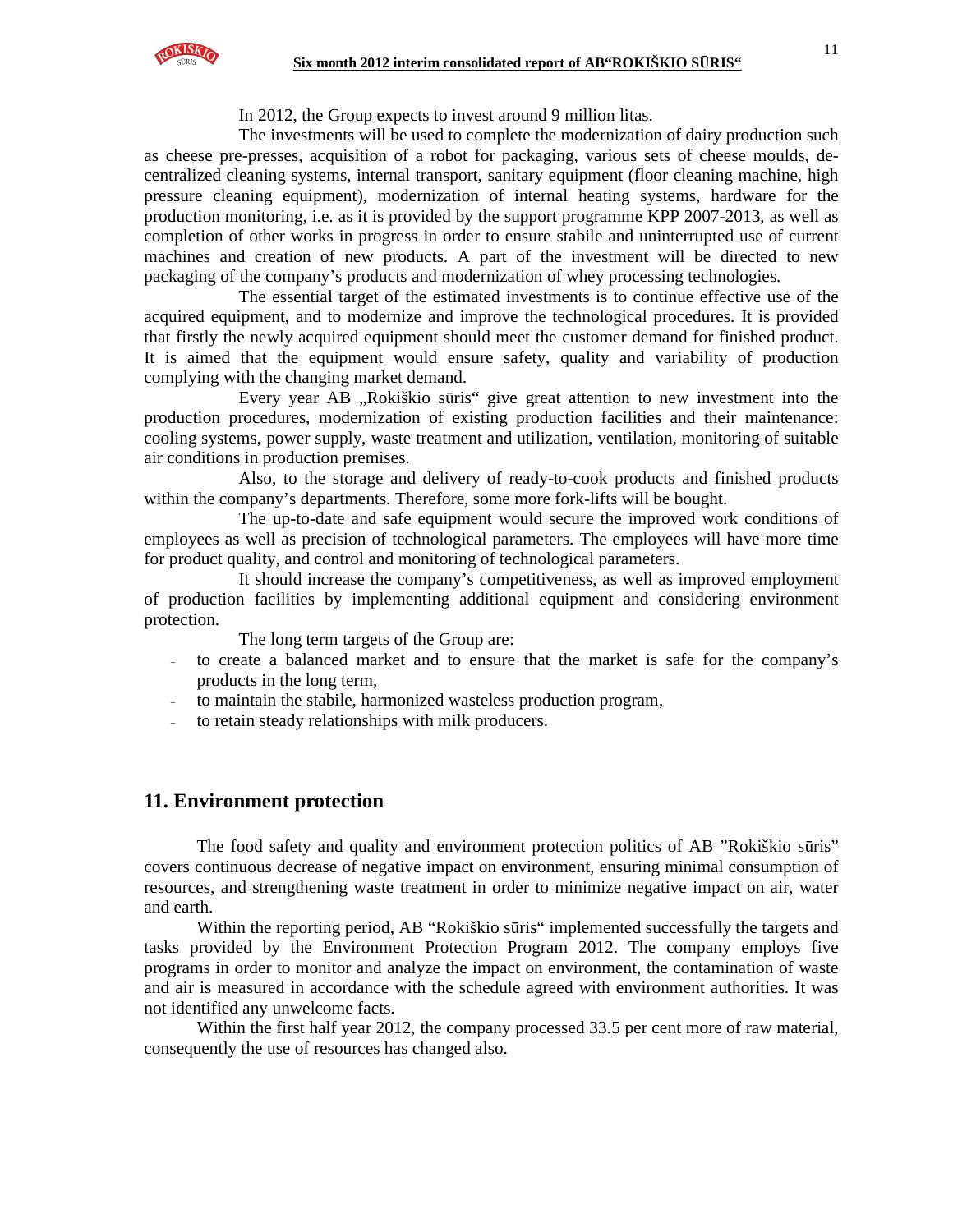

Consumption of energy resources in the first half year 2012 compared to 2011, per 1 ton of raw material:

| Thermal power       | Electricity         | Water               | Waste effluent    |
|---------------------|---------------------|---------------------|-------------------|
| Decreased by 22.3 % | Decreased by 23.1 % | Decreased by 21.7 % | Decreased by 15 % |

During the first half year 2012 it was consumed the following amount of water  $350,619m^3$ , 56% of which was extracted from the company's fresh water bores. 12.2% of the underground water amount was used the cleaned whey water.

The whey from production procedure is fully processed. Nanofiltration, ultrafiltration and reverse osmosis are used in the processing technology. The water extracted from whey ("cow water") complies with the environmental requirements. 28% of the cleaned water is used second time. Effectiveness of cleaning equals to 98% in terms of BDS<sub>7</sub>.

The waste is treated by the internal waste water treatment plant with nitrification and dinitrification, as well as chemical discharge of phosphorus. The effectiveness of cleaning amounts to 98-99 % in accordance with the controlled parameters.

Due to inauspicious circumstances production of biogas (in metantank) was stopped as from  $1<sup>st</sup>$  January 2012.

A part of waste which increased due to the higher production in 2012, is handled by UAB "Rokiškio komunalininkas", it amounts to 10.4% of total waste. The amount of discharged contaminants with the waste in accordance with  $BDS<sub>7</sub>$  is equal to 0.6 kg/ ton of raw material.

AB "Rokiškio sūris" exploits 290 vehicles. 20% of which complies with the requirements set by Euro 4 or 5, 20% complies with Euro 3, and 15% with Euro 2 and 1. The average age of the used vehicles is 9.5 years. 62% of the vehicles run on diesel, 4% on oil gas, and 34% on petrol.

The comprised waste (both hazardous and non-hazardous) is handled by UAB .,Rokiškio komunalininkas". In the first half year 2012, it was 202.4 t of household waste, 0.352 t of hazardous waste, and 2254 t of sludge from waste water treatment plant was used for soil fertilization. It was collected the secondary waste as follows: paper and carton 20 t, plastics 23 t, metal 14 t.

AB "Rokiškio sūris" received a Licence for integrated prevention and control of pollution (TIPK), which was renewed on  $28<sup>th</sup>$  December 2009 and corrected on  $1<sup>st</sup>$  July 2011.

## **13. Procedure for amendments of the Articles of association**

Pursuing the Articles of Association of AB "Rokiškio sūris", the Articles may be exclusively changed by the general meeting of shareholders, except the cases provided by the Law on joint stock companies of the Republic of Lithuania. To accept the decision changing the Articles of Association, it is needed 2/3 of votes of total participants in general meeting of shareholders.

## **14. Management bodies of the issuer**

In accordance with the Articles of Association of AB "Rokiškio sūris", the managing bodies of the company are as follows: General shareholders' meeting, the Board of Directors and the Chief Executive Officer.

The competence and procedure of announcement applied to the general shareholders' meeting complies with the competence and procedure of announcement applied to the general shareholders' meeting established by the Law on Joint Stock Companies.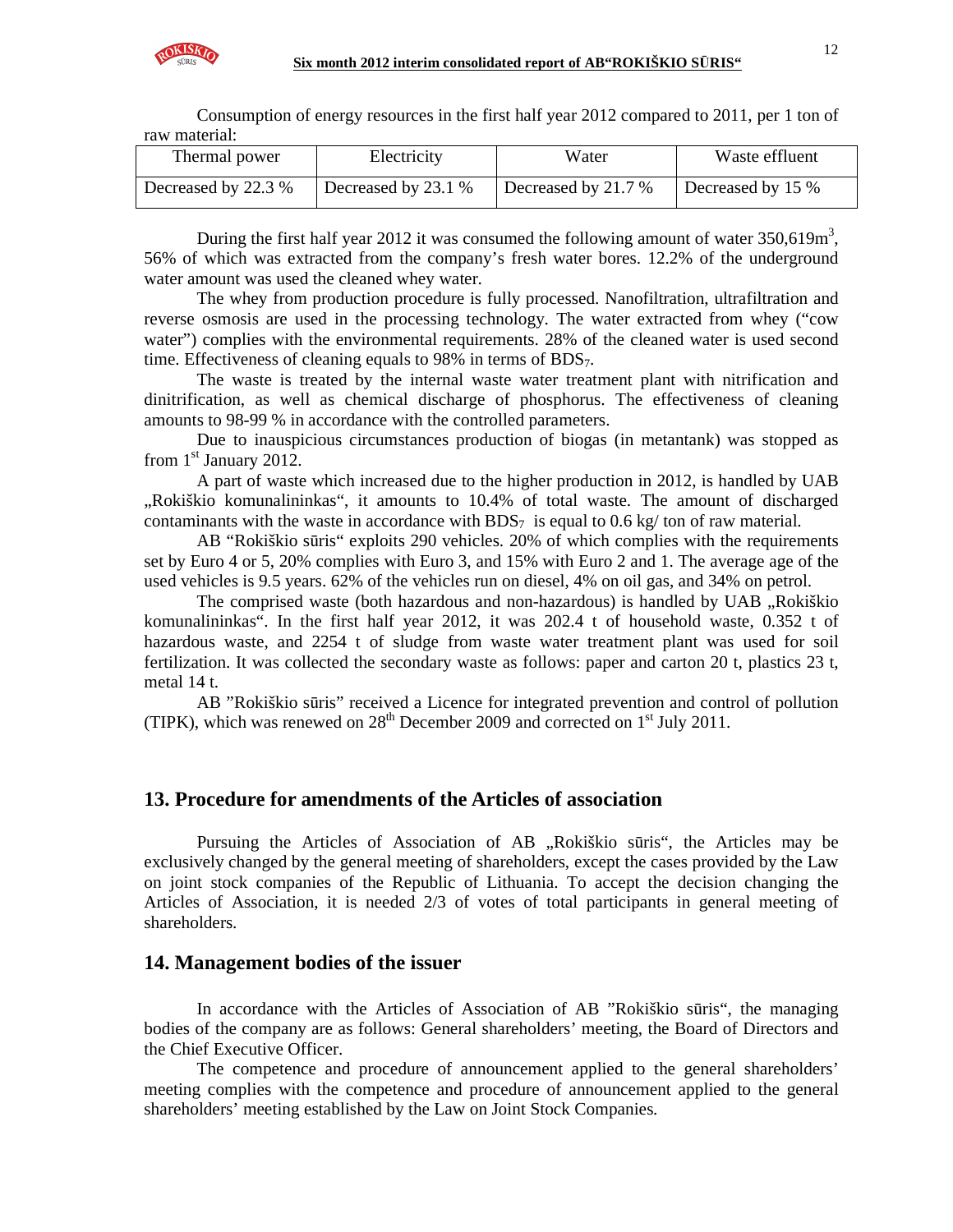

The Board of Directors is a collegial management body comprised of 5 (five) members. The Board members are elected and recalled by the general shareholders' meeting pursuing the procedure set by the Law on Joint Stock Companies.

The Chief Executive Officer is a one-man management body who organizes everyday activities of the company, discusses and solves the company's long term strategic objectives as well as issues of business plans. Within relationship between the company and other persons, the Chief Executive Officer acts determinatively on behalf of the company.

Up to July  $17<sup>th</sup>$  2012, the Board of Directors of AB "Rokiškio sūris" consisted of 9 members. The Board members as follows:

Dalius Trumpa (Director of UAB "Rokiškio pienas") – Chairman of the Board, Antanas Kavaliauskas (CFO of AB "Rokiškio sūris") – Deputy Chairman, Evaldas Dikmonas (Procurement Director of AB "Rokiškio sūris"), Petras Kudaras (Investment manager of AB "Invalda"), Jonas Kubilius (Logistics Director of AB "Rokiškio sūris"), Jonas Kvedaravičius (Central Services Director of AB "Rokiškio sūris"), Darius Norkus (Sales and Marketing Director of AB "Rokiškio sūris"), Andrius Trumpa (Lecturer at Vilnius Gediminas Technics University), Ramūnas Vanagas (Development Director of AB "Rokiškio sūris").

The 17<sup>th</sup> July 2012 extraordinary general meeting of shareholders of AB "Rokiškio sūris" elected a new Board of Directors of AB "Rokiškio sūris". In accordance with the new approved wording of the Articles of Association of AB "Rokiškio sūris" (the new Articles of Association of AB ",Rokiškio sūris" was registered in the Registry of Legal Entities on  $27<sup>th</sup>$  July 2012) the Board of Directors consists of 5 members.

The  $17<sup>th</sup>$  July 2012 extraordinary general meeting of shareholders of AB . Rokiškio sūris" elected a new Board of Directors of AB "Rokiškio sūris" of 4 members.

### **Members of the Board of Directors**:

(Data of  $17<sup>th</sup>$  July 2012)

**Dalius Trumpa** – Board Chairman (elected on  $17<sup>th</sup>$  July 2012). Owns 1,002,697 ordinary registered shares. i.e. 2.80% of the Authorized capital and 2.86% of votes of AB "Rokiškio sūris". Education – university degree. Works for the company since 1991. As from 2002 in the capacity of production director. As from 2007 appointed a deputy director. Also the director of UAB Rokiskio pienas from 2007.

Participation in the activities of other companies:

Shareholder of UAB" Pieno pramonės investicijų valdymas", having 3,91 % of the company's shares and votes;

Chief executive officer of UAB "Rokiškio pienas", having no shares;

Director of UAB "Rokvalda", having 100% of shares and votes;

Antanas Kavaliauskas - Deputy Chairman (elected on 17<sup>th</sup> July 2012), the Chief Financial Officer of AB "Rokiškio sūris", having no ownership of AB "Rokiškio sūris".

Works for the company since 2002 in the capacity of finance director. Education – university degree. In 1997, obtained a master degree of finance management in Kaunas technology university. As from 2002, a certified member of international accountants association ACCA. Participation in the activities of other companies: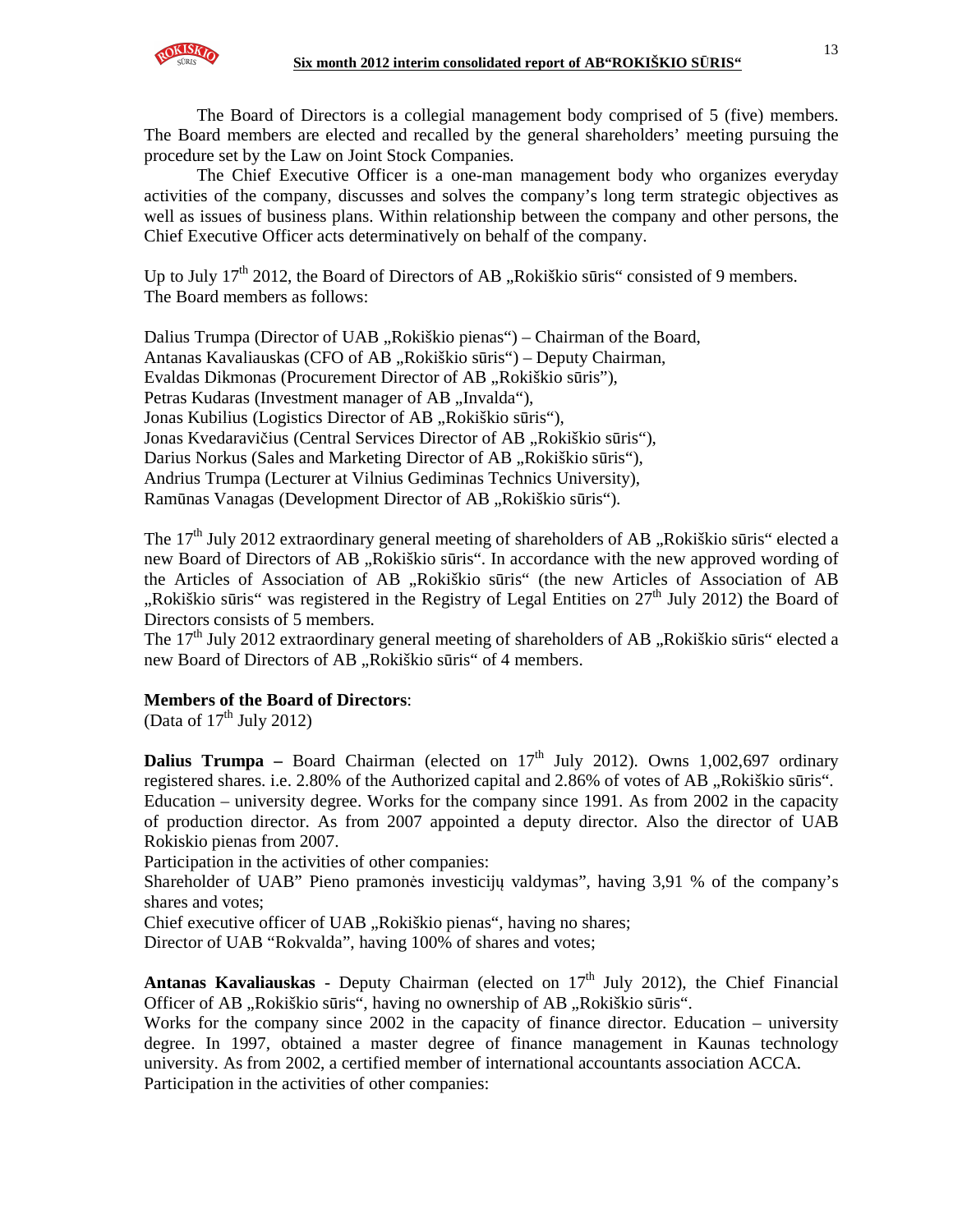

Shareholder of UAB "Pieno pramonės investicijų valdymas" owning 3,91% of shares of UAB" Pieno pramonės investicijų valdymas".

Board Chairman of Latvian company SIA Jekabpils piena kombinats, having no shares; Director of Lithuanian dairy association "Pieno centras", having no shares.

**Ramūnas Vanagas -** Board member (elected on 17<sup>th</sup> July 2012), Development Director of AB "Rokiškio sūris", having no ownership of shares of AB "Rokiškio sūris".

Education – university degree. Works for the company since 2005 in the capacity of business development director.

Participation in the activities of other companies:

No participation in other companies' activities.

**Darius Norkus - Board member, (elected on 17<sup>th</sup> July 2012), Sales and Marketing director of AB** "Rokiškio sūris", having no shares of the company.

Education – university degree. Works for the company since 2001 in the capacity of the sales and marketing director.

Participation in the activities of other companies:

Shareholder of UAB "Pieno pramonės investicijų valdymas", having 3,91 % of the company's shares and votes;

Cadence period of the Board of Directors is 4 years. The cadence ends on  $17<sup>th</sup>$  July 2016.

### **Manager of the Company:**

The Chief Executive Officer is a one-man management body who organizes everyday activities of the company, discusses and solves the company's long term strategic objectives as well as issues of business plans. Within relationship between the company and other persons, the Chief Executive Officer acts determinatively on behalf of the company.

### **Information on the company's manager (director):**

### **The CEO of the Company:**

Antanas Trumpa owning 7,267,465 ordinary registered shares of AB "Rokiškio sūris", i.e. 20.26% of the authorized capital of AB "Rokiškio sūris" and 20.73% of votes.

Education – university degree. Works for the company as from 1966. In 1979, prepared a dissertation "Organizing the work of vacuum aparatus" in Kaunas Politechnical Institute, consequently on 12th October 1994 was granted a doctor degree by Lithuanian Science Council. Participation in the activities of other companies:

Shareholder of UAB "Pieno pramonės investicijų valdymas" with 6,758, i.e. 67.04% of the shares and votes of UAB" Pieno pramonės investicijų valdymas".

## **Information on the company's finance director:**

### **Chief Financial Officer Antanas Kavaliauskas**

For more information about the Chief Financial Officer see point 14 as per information about the management bodies.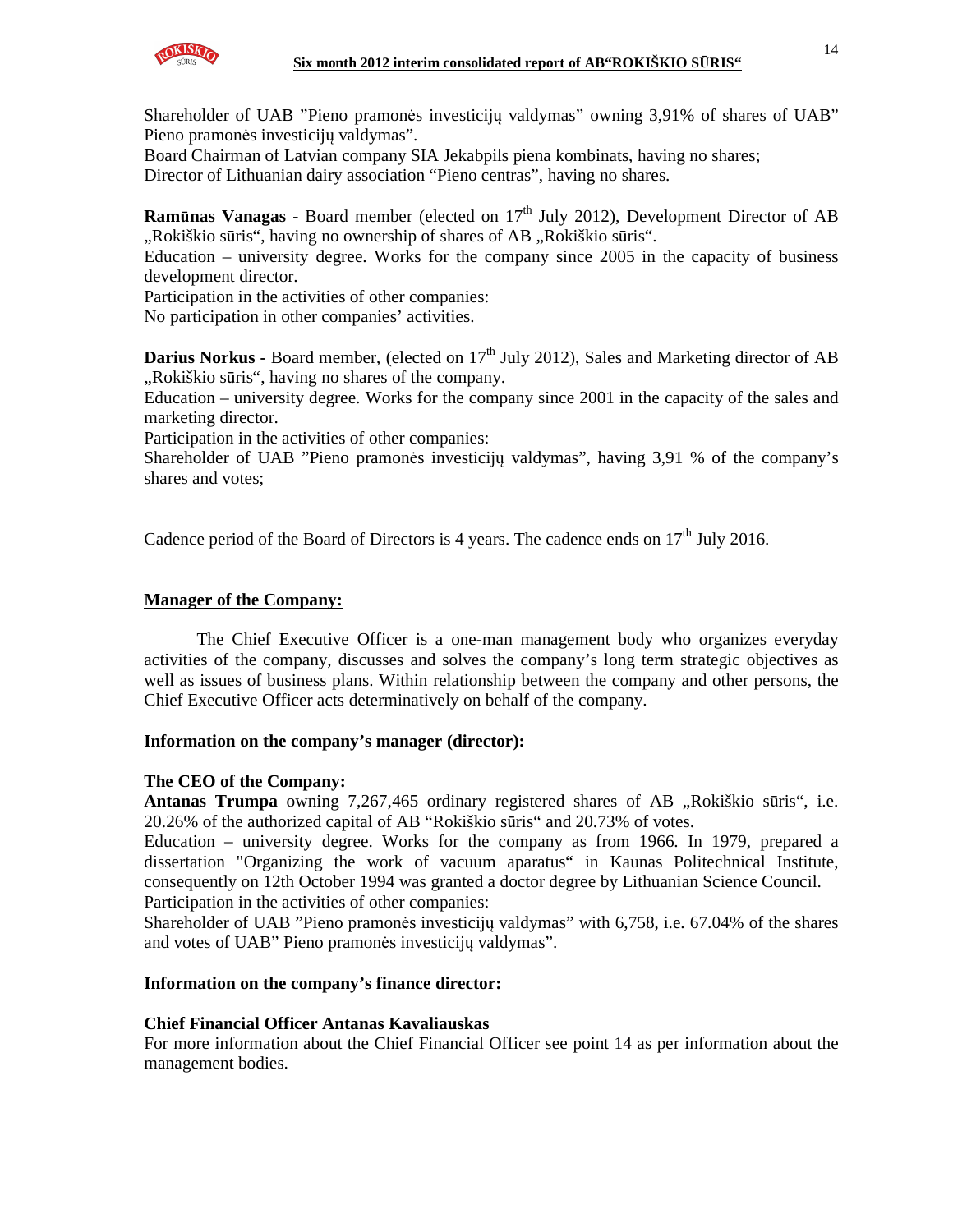

# **15. Management structure and Employees**

AB "Rokiškio sūris" Group's (hereinafter The Group) management structure is formed in line with the key functions such as Sales, Production, Finance management, Milk procurement, Logistics, Central services, and Development.

In accordance with the corporate strategy approved by the Board of Directors the Company's key operational targets cover all functional areas such as finance, marketing, procurement, production and control of human resources and their achievements. In order to reach the set targets the company has established an internal control system as well as the Audit Committee. The main functions include analyzing and evaluation, also providing recommendations for improvement of the Company's operational performance. The findings of Audit Committee are presented to the Company's management, and an action plan is prepared accordingly in order to eliminate identified weaknesses. The Company's accounting and financial reports are made in accordance with the International Accounting Standards applied in the European Union.

The company's Audit Committee is made of 3 members one of which is independent and has at least 5 year experience in accounting. Other members of the Committee also have appropriate experience to perform their duties. The Audit Committee performance includes independent and objective surveillance, review, evaluation and consultation of the company in order to improve procedures and to increase additional value.

The Company's performance is managed and controlled in assistance with the informational technologies. Security of the data on the Company's information system is ensured by document copying.

As of  $30<sup>th</sup>$  June 2012, the average number of the Group's employees was equal to 1 556 (number of employees on the list)

| Average number of employees | 2011.12.31 | 2012.06.30 |  |
|-----------------------------|------------|------------|--|
| Total:                      | 1599       | 1556       |  |
| incl.<br>Managers           | 10         | 10         |  |
| Specialists                 | 315        | 313        |  |
| Workers                     | 1274       | 1233       |  |
| Average monthly salary, Lt  | 2319       | 2502       |  |
| managers                    | 4784       | 6094       |  |
| specialists                 | 2093       | 2806       |  |
| workers                     | 2143       | 2434       |  |

*The table shows average number of employees of Rokiškio s*ū*ris group and variation of salaries in six months 2012:* 

*Education level of the employees working for Rokiskio suris* 

|                        | 2011.12.31 | 2012.06.30 |  |
|------------------------|------------|------------|--|
| <b>Education</b>       |            |            |  |
| University degree      | 142        | 146        |  |
| Special education      | 735        | 740        |  |
| High school            | 677        | 642        |  |
| Unfinished high school | 45         | 28         |  |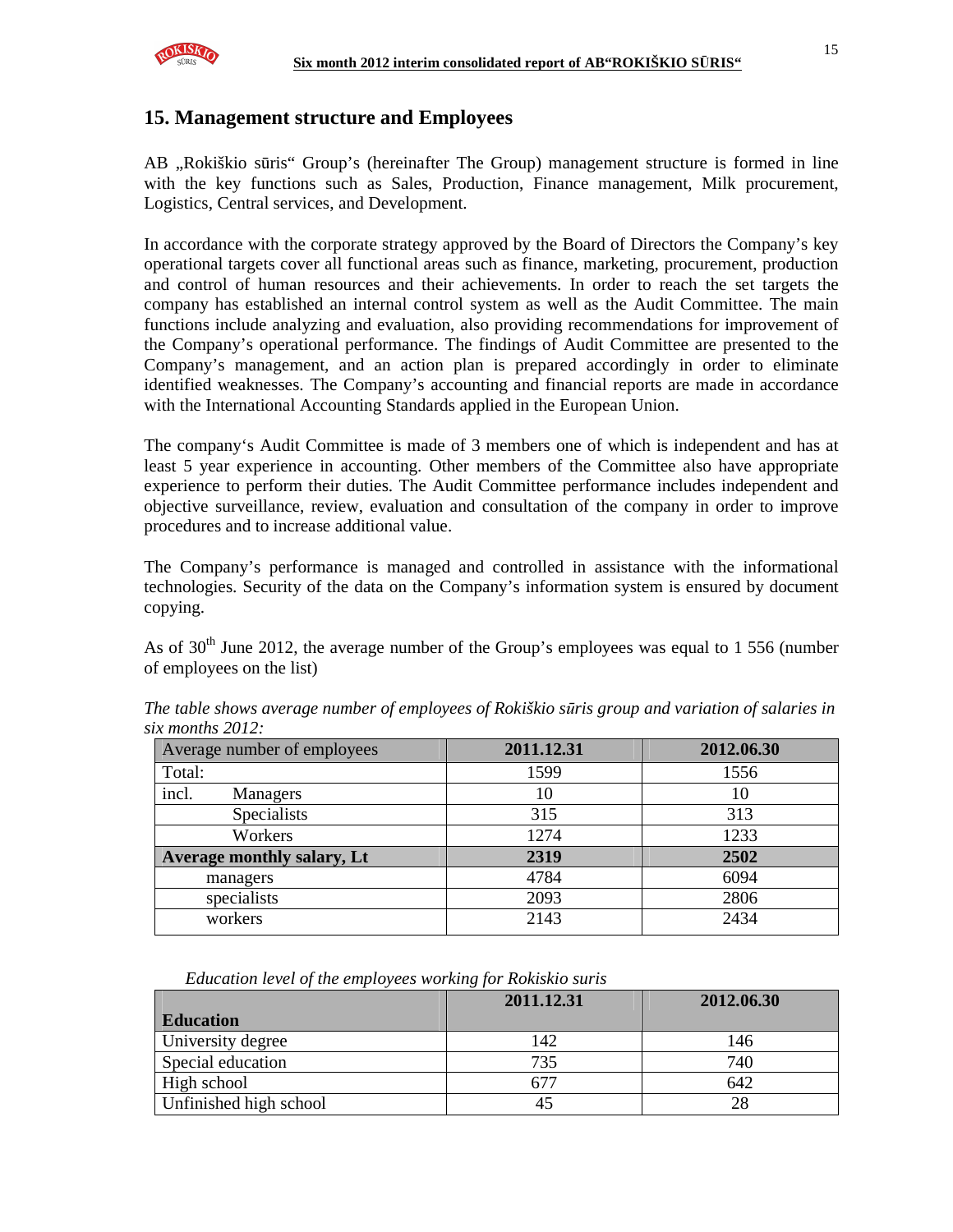

The company has a practice of a corporate contracting with employees, and also there is work trade union of AB "Rokiškio sūris".

# **16. Up-to-date information on the publicly announced data**

1. On  $27<sup>th</sup>$  April 2012 there was an ordinary general meeting of shareholders of AB Rokiskio suris.

The following resolutions were approved:

1. Auditor's findings regarding the consolidated financial reports and annual report. Resolution:

To endorse the auditor's report.

2. The Audit Committee report.

Resolution:

To endorse the report of the Audit Committee.

3. The Company's annual report for the year 2011. Debriefed with the annual report of AB "Rokiškio sūris" for the year 2011.

4. Approval of the company's consolidated financial accounting for the year 2011.

Resolution:

To approve the consolidated financial reports for the year 2011.

5. Allocation of the Company's profit of 2011.

Resolution:

To approve allocation of the Company's profit of 2011.

thou LTL thou EUR

| 1.  | Non-distributable profit (loss) at beginning of year       | 89 123  | 25 812   |
|-----|------------------------------------------------------------|---------|----------|
| 2.  | Approved by shareholders dividends related to the year     | 3688    | 1 0 6 8  |
|     | 2010                                                       |         |          |
| 3.  | Transfers to reserves provided by law                      |         |          |
| 4.  | Profit share transferred to reserves for acquisition of    | 20 000  | 5 7 9 2  |
|     | own shares                                                 |         |          |
| 5.  | Non-distributable profit (loss) at beginning of year after | 65435   | 18951    |
|     | dividend payout and transfer to reserves                   |         |          |
| 6.  | Net profit (loss) of fiscal year                           | 27 5 69 | 7985     |
| 7.  | Distributable profit (loss)                                | 93 004  | 26 9 36  |
| 8.  | Profit share for mandatory reserve                         |         |          |
| 9.  | Profit share for other reserves                            |         |          |
| 10. | Profit share for dividend payout                           | 3 5 0 6 | 1 0 1 5  |
| 11. | Profit share for annual payments (tantiemes) to the        | 1 1 6 8 | 338      |
|     | Board of Directors, employee bonuses and other             |         |          |
| 12. | Non-distributable profit (loss) at end of year transferred | 88 330  | 25 5 8 2 |
|     | to the next fiscal year                                    |         |          |

Allotted for the dividends related to 2011 – LTL 3,506,588 (EUR 1,015,578), i.e. LTL 0.10 (EUR 0.029) per share (before taxes).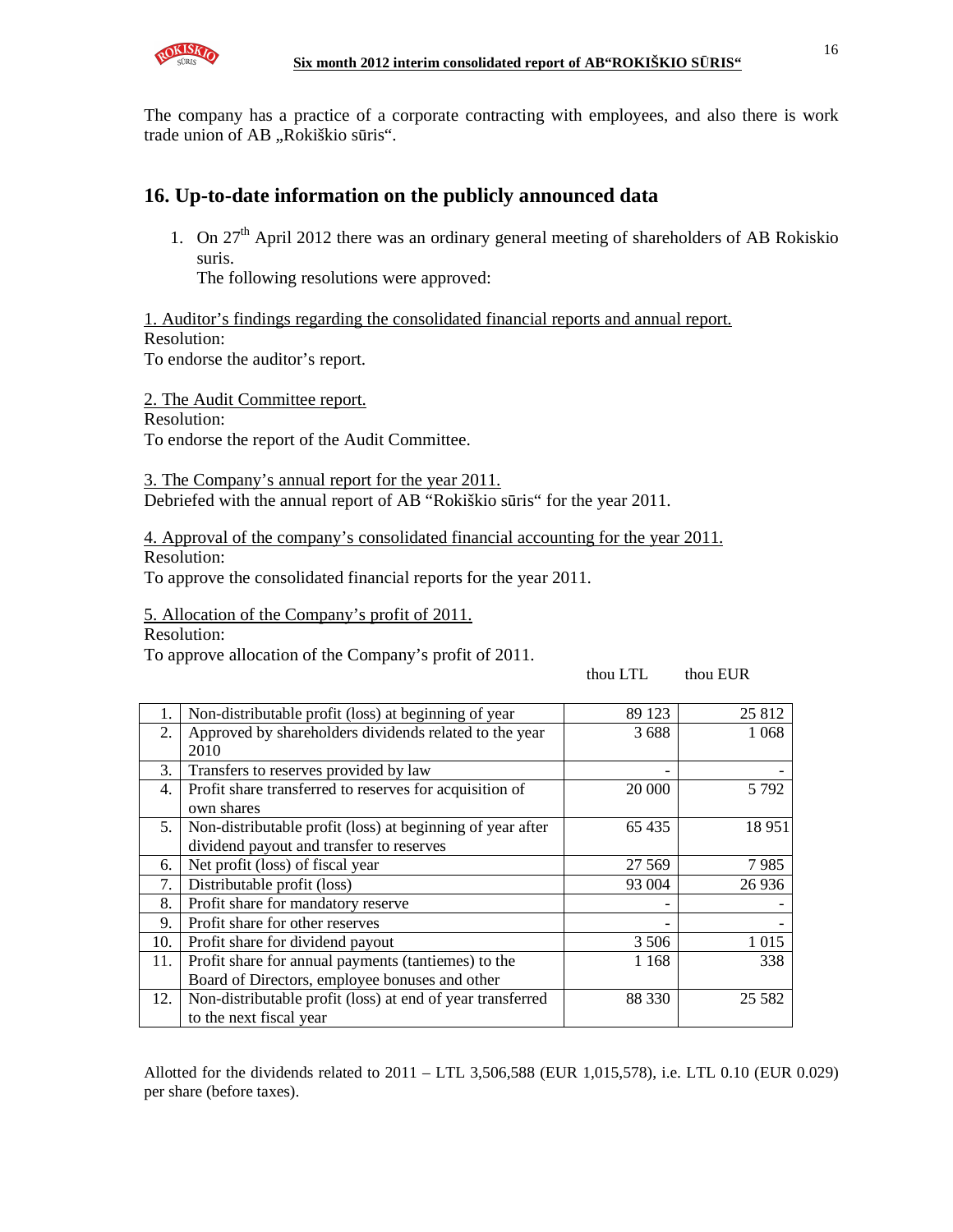

The Law on Companies of the Republic of Lithuania provides that dividends shall be paid to the shareholders who at the end of the tenth business day following the Annual General Meeting that adopts a decision on dividend payment (rights accounting day) will be on the Shareholders' List of the Company, i.e. the shareholders of AB Rokiskio suris on 14 May 2012.

Following Lithuanian laws dividends paid to natural persons-residents of the Republic of Lithuania and natural persons-residents of foreign countries are subject to withholding Personal income tax of 20 per cent. Dividends paid to legal entities of the Republic of Lithuania and legal entities-residents of foreign countries are subject to withholding Corporate income tax of 15 per cent, unless otherwise provided for by the laws.

# 6. Election of the Company's auditor and establishment of payment conditions.

## Resolution:

To appoint UAB "PriceWaterhouseCoopers" as an Auditor of JSC Rokiskio suris. The Board of Directors shall establish the fee for the auditor's work. The Company's Chief Executive Officer shall sign a contract with the auditor.

## 7. Regarding purchase of own shares.

Resolution:

1) To purchase up to 10 per cent of own shares.

2) Purpose of acquisition of own shares – maintain and increase the price of the company's shares.

3) Period during which the company may purchase own shares - 18 months from the approval of resolution.

4) Maximal purchase price per share set as – EUR 3.475 (LTL 12.00) minimal purchase price per share is set equally to nominal value of share – EUR 0.290 ( LTL 1.00).

5) Minimal sales price per share of the treasury shares is equal to the price at which the shares were purchased.

When selling treasury shares it should be established equal opportunities for all shareholders to acquire the company's shares. Also, it shall be provided the opportunity to annul treasury shares.

6) To authorize the Board of Directors to organize purchase and sales of the own shares, establish an order for purchase and sales of the own shares, as well as their price and number, and also complete all other related actions pursuing the resolutions and requirements of the Law on Joint Stock Companies.

8. Regarding compounding the reserve to acquire own shares.

Resolution:

Reserve for acquisition of own shares accumulated amounts up to LTL 40,287 thousand (EUR 11,668 thousand).

## 9. To recall all the Board members.

The following members of the Board of Directors were elected: Evaldas Dikmonas (Procurement Director of Rokiskio suris AB ), Antanas Kavaliauskas (Chief Financial Officer of Rokiskio suris AB), Jonas Kubilius (Logistics Director of Rokiskio suris AB), Petras Kudaras (Investment Manager of Invalda AB), Jonas Kvedaravičius (Central services Director of Rokiskio suris AB), Darius Norkus (Export sales and maturing Director of Rokiskio suris AB), Andrius Trumpa (Lecturer of Vilnius Gedimino Technikos University), Dalius Trumpa (CEO of Rokiskio pienas UAB), Ramūnas Vanagas (Business Development Director of Rokiskio suris AB) .